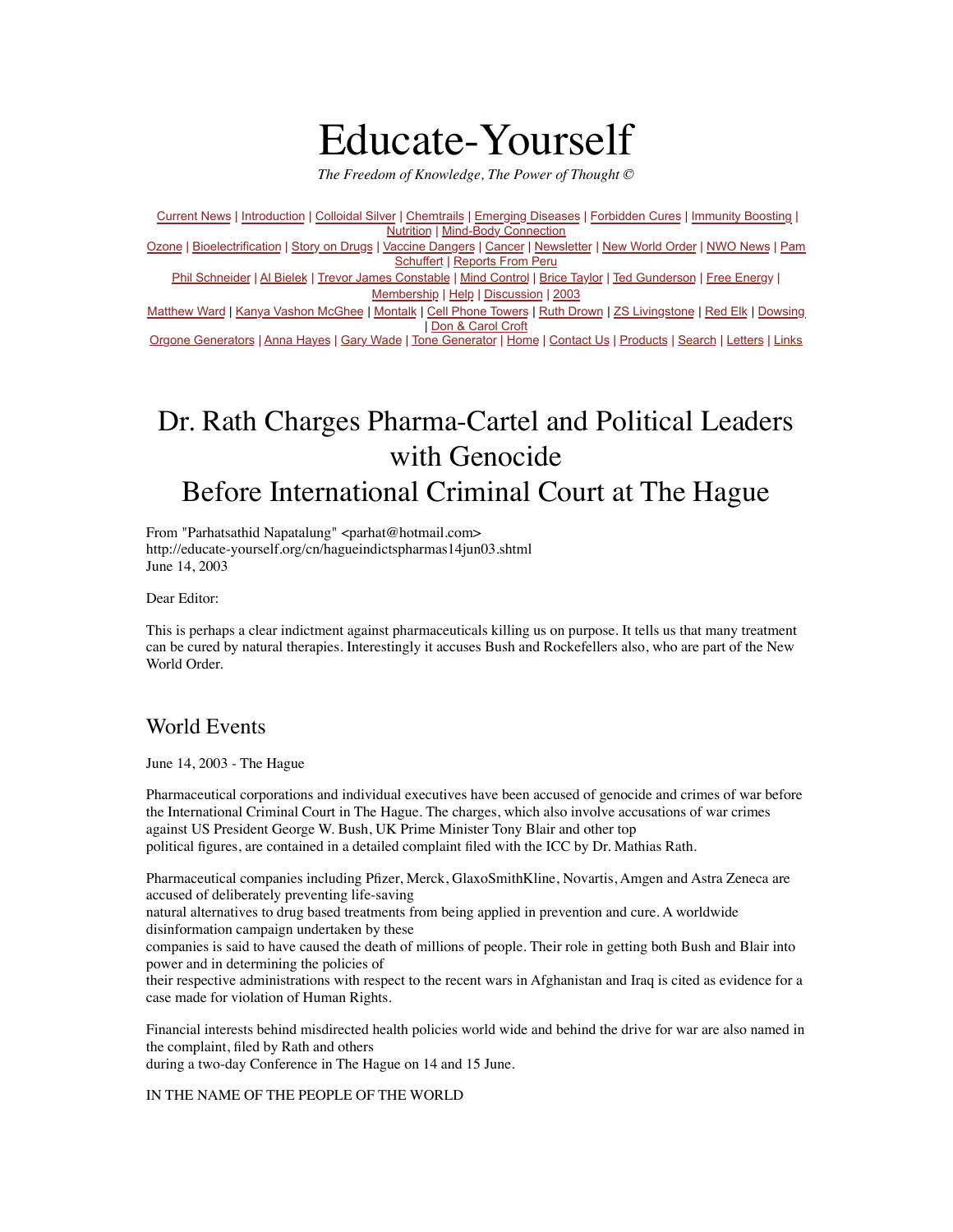Complaint Against Genocide and Other Crimes Against Humanity Committed in Connection With The Pharmaceutical 'Business With Disease'

This complaint is submitted to the International Criminal Court by Matthias Rath MD and others on behalf of the people of the world The Hague, June 14, 2003

To the prosecutor of the International Criminal Court, Senator Louis Moreno-Ocampo, c/o International Court, Maanweg 174 NL-2516 AB Den Haag/The Hague

## Summary

This complaint brings before the International Court of Justice (ICC) the greatest crimes ever committed in the course of human history. The accused

are charged with causing injury to and the death of millions of people through the 'business with disease', war crimes and other crimes against humanity. These crimes fall under the jurisdiction of the International Criminal Court.

The accused know that they will be held accountable for these crimes and they have therefore embarked on a global campaign to undermine the authority

of the ICC in order to put themselves above international law and continue their crimes to the detriment of all mankind.

Therefore, the current complaint must be considered by the ICC with utmost urgency. Moreover, every natural person and every government is hereby

called upon to join this complaint with the goal to once and for all terminate these crimes.

## Introduction

The Cartel

The charges presented in this complaint relate to two main fields of crime:

\* Genocide and other crimes against humanity committed in connection with the pharmaceutical business with disease.

\* Crimes of war and aggression and other crimes against humanity committed in connection with the recent war against Iraq and the international escalation towards a world war.

These two fields of crime are directly related and connected by one factor: They are committed in the name and interest of the same corporate investment

groups and their political stakeholders. In order to establish the evidence and show the common motives of the accused a short historical review is imperative.

Throughout the 20th century, the pharmaceutical industry was built and organized with the goal of controlling healthcare systems around the world by systematically replacing natural, non-patentable therapies with patentable and therefore profitable synthetic drugs. This industry did not evolve naturally. To the contrary, it was an investment decision taken by a handful of wealthy and unscrupulous entrepreneurs. They deliberately defined he human body as their market place in order to generate further wealth.

The driving force of this investment industry was the Rockefeller Group. They already controlled more than 90% of the petrochemical business in the

United States at the turn of the 19th to the 20th century and they were looking for new global investment opportunities. Another investment group

active in this field was formed around the Rothschild financial group.

The Cartel and the Second World War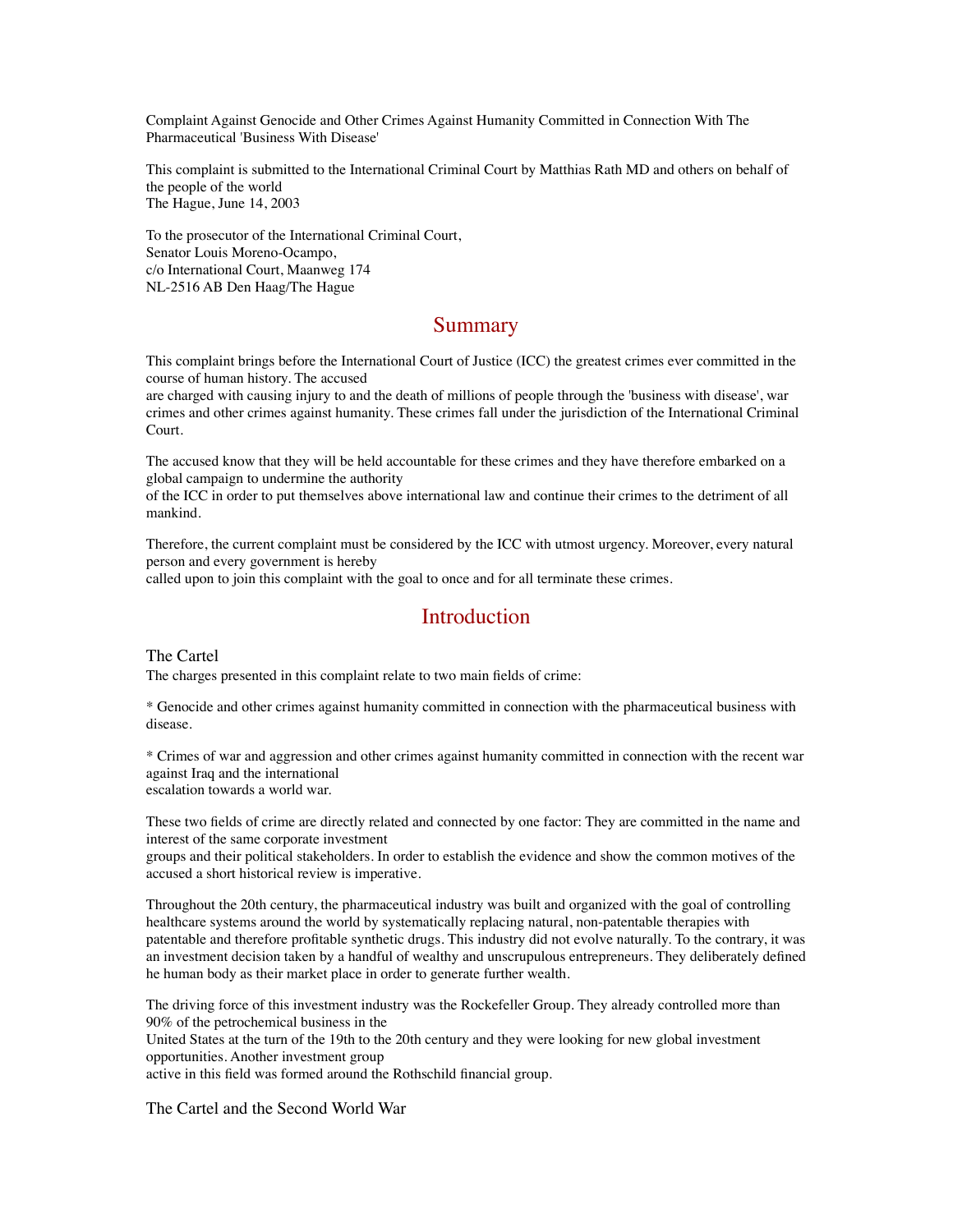After Rockefeller's Standard Oil (today EXXON), the second largest pharmaceutical/petrochemical corporate conglomerate during the first half of the 20th century, was the IG Farben conglomerate headquartered in Germany. This corporate conglomerate was the single most important factor for the political rise to power of Hitler and their joint conquest of Europe and the world. In fact, the Second World War was a war of aggression planned, started and conducted on the planning boards of IG Farben. IG Farben was the parent company of IG Auschwitz, the largest Industrial plant of this chemical cartel outside Germany. Much of the wealth of this cartel was built upon the blood and suffering of slave laborers, including those from the Auschwitz concentration camp. IG Farben promoted and used the unscrupulous political rulers of Germany as their willing tools to seek economic dominance over Europe and the rest of the world.

IG Farben was the largest shareholder in Rockefeller's Standard Oil and vice versa. The victory of the Allied Forces over Nazi-Germany at that time

terminated the plans of IG Farben to become the leading pharmaceutical and petrochemical conglomerate in the world. At the same time, Standard Oil and

the other pharmaceutical/petrochemical corporations of the Rockefeller consortium became the controlling financial group of this industry and remained so ever since.

In the Nuremberg War Tribunal of 1947 against the managers of the IG Farben Cartel several of them were found guilty and convicted for committing crimes against humanity including mass murder, plundering and other crimes. The Nuremberg War Tribunal also dismantled the IG Farben Cartel into the daughter companies Hoechst, Bayer and BASF. Today, each of these companies is larger than the parent company IG Farben was at that time.

Today the United States of America and Great Britain are the leading export nations of pharmaceutical products in the world. In fact, two out of three

pharmaceutical drugs currently marketed globally derive from corporations in these two countries.

#### Fundamentals of the Pharmaceutical Business

The accused are responsible for the deaths of hundreds of millions of people who continue to die from cardiovascular disease, cancer and other diseases that could have been prevented and largely eliminated long ago.

This premature death of millions of people is neither the result of coincidence nor negligence. It has been willfully and systematically organized on behalf of the pharmaceutical industry and its investors with the sole purpose to expand a global drug market worth trillions of dollars.

The market place of the pharmaceutical industry is the human body and its return on investment depends on the continuation and expansion of diseases.

Its profits depend on the patentability of drugs rendering this industry the most profitable industry on planet Earth.

In contrast, the prevention and eradication of any disease significantly reduces or totally eliminates the markets for pharmaceutical drugs. Therefore, the pharmaceutical corporations have been systematically obstructing the prevention and the eradication of diseases.

To commit these crimes, the pharmaceutical corporations use a maze of executors and accomplices in science, medicine, the mass media and in

politics. The governments of entire nations are manipulated or even run by lobbyists and former executives of the pharmaceutical industry. For decades,

the legislation of entire nations has been corrupted and abused to promote this multi-trillion-dollar "business with disease" thereby risking the health and lives of hundreds of millions of innocent patients and people.

A precondition for the rise of the pharmaceutical industry as a successful investment business was the elimination of competition from safe and natural

therapies because they are not patentable and their profit margins are small. In addition, these natural therapies can effectively help prevent and eliminate diseases because of their essential roles in cellular metabolism.

As the result of the systematic elimination of natural health therapies and the takeover of the healthcare systems in most countries of the world, the

pharmaceutical industry has brought millions of people and almost all nations into dependency upon its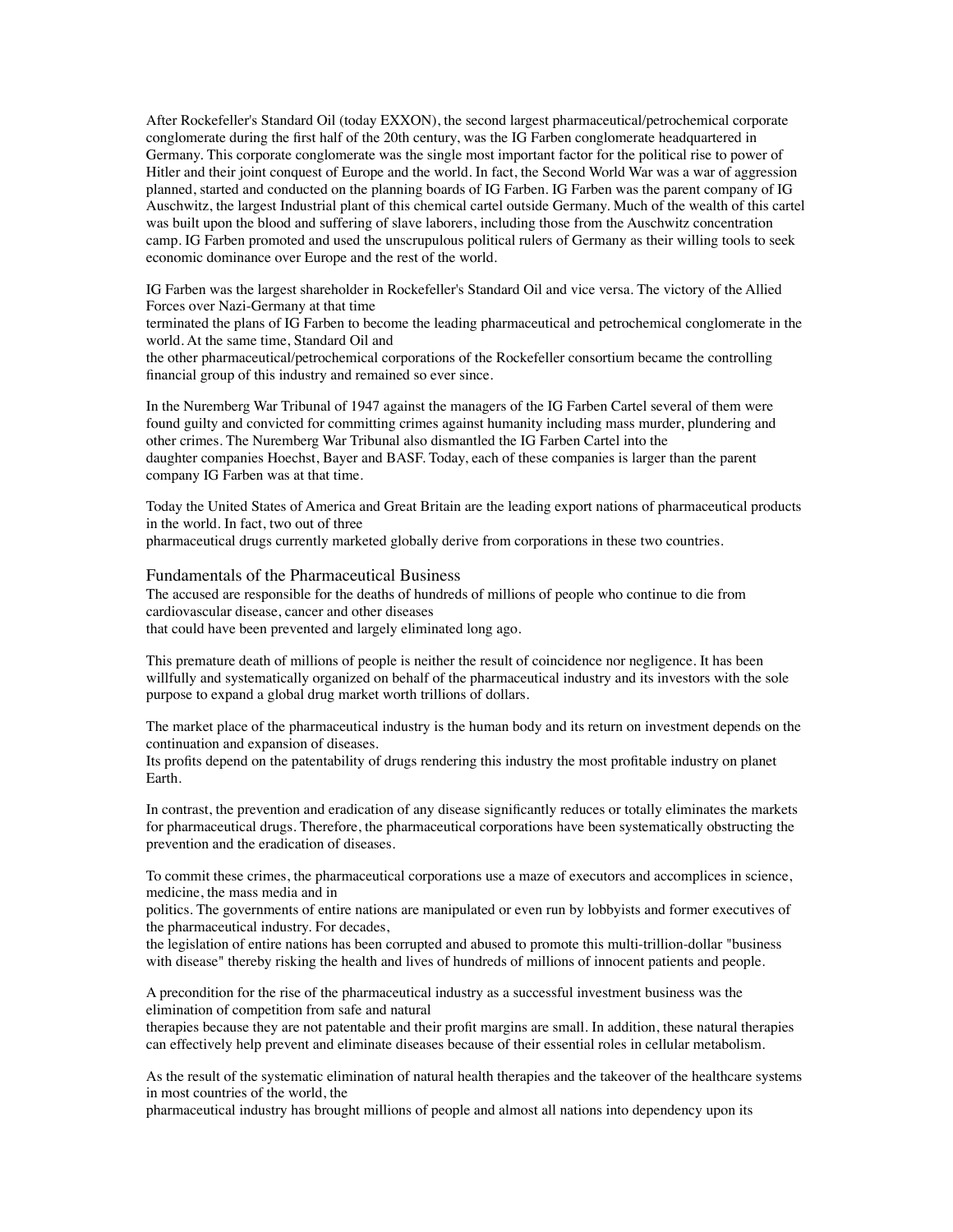investment business.

Pharmaceutical Industry as an Organized Fraud Business

The pharmaceutical industry offers "health" to millions of patients - but does not deliver the goods. Instead it delivers products that merely alleviate symptoms while promoting the underlying disease as a precondition for its future business. To cover the fraud, this industry spends twice the amount of money in covering it up than it spends on research on future therapies.

This organized deception is the reason why this investment business could continue for almost a century behind a strategically designed smoke screen

as 'benefactors' to humanity. The lives of 6 billion people and the economies of most countries in the world are held hostage by the criminal practices of this industry.

Exposing the Pharmaceutical 'Business with Disease'

Over the past decade, I have led the effort to unmask the organized fraud of this largest investment industry on earth. I have been instrumental in

pointing out that the biggest obstacle for improving the health of the people of our planet is the pharmaceutical industry itself - and its nature as an investment industry driven by the expansion of diseases.

As a scientist, I was privileged to discover the true cause of cardiovascular disease and other chronic diseases. Together with my colleagues and others I have also been instrumental in documenting the effective, natural and non-patentable alternatives to the pharmaceutical 'business with disease.' The identification of the natural molecules that optimize cellular metabolism enables mankind to prevent and largely eliminate most of today's most common diseases including cardiovascular disease, cancer and many others.

Background of the Current International Crisis and the War of Aggression Against Iraq

Four main factors are currently threatening the survival of the pharmaceutical industry and thereby the very basis of a long-term investment industry worth hundreds of trillions of dollars:

1. Unsolvable legal conflicts, resulting in an avalanche of class action lawsuits against many pharmaceutical corporations for product liability

2. Unsolvable scientific conflicts due to the breakthroughs in natural, non-patentable therapies that effectively and largely eradicate diseases as a market place.

3. Unsolvable ethical conflicts, resulting in the loss of credibility for the entire pharmaceutical business due to the fact that their exorbitant patent fees limit access to medicines for the majority of people and risk premature death for millions.

4. Unsolvable corporate conflicts. The unmasking of the pharmaceutical business model as an organized fraud.

For decades, the Pharma-Cartel has made every effort to protect its global business with patented drugs and to ban the dissemination of competing

non-patentable health alternatives. This effort is conducted at the international level, by infiltration of the European Parliament and the abuse of the World Health Organization and other United Nations Organizations.

Now, with the largest investment industry on planet Earth being exposed as an organized fraud business haunted by tens of thousands of liability lawsuits - immediate and global industry protection laws have become an urgent measure to cover up these crimes and to cement the continued control of the investment "business with disease" over human health worldwide.

These far-reaching protection laws for an organized fraud-business implied the curtailing of civil rights and other drastic measures that could not be implemented during peacetime. The implementation of these measures required the escalation of an international crisis, a series of military conflicts

that deliberately factors in the use of weapons of mass destruction and the triggering of a World War. Only then would there exist a global

psychological situation that would allow abandonment of civil rights, passing of martial laws and the global implementation of protection laws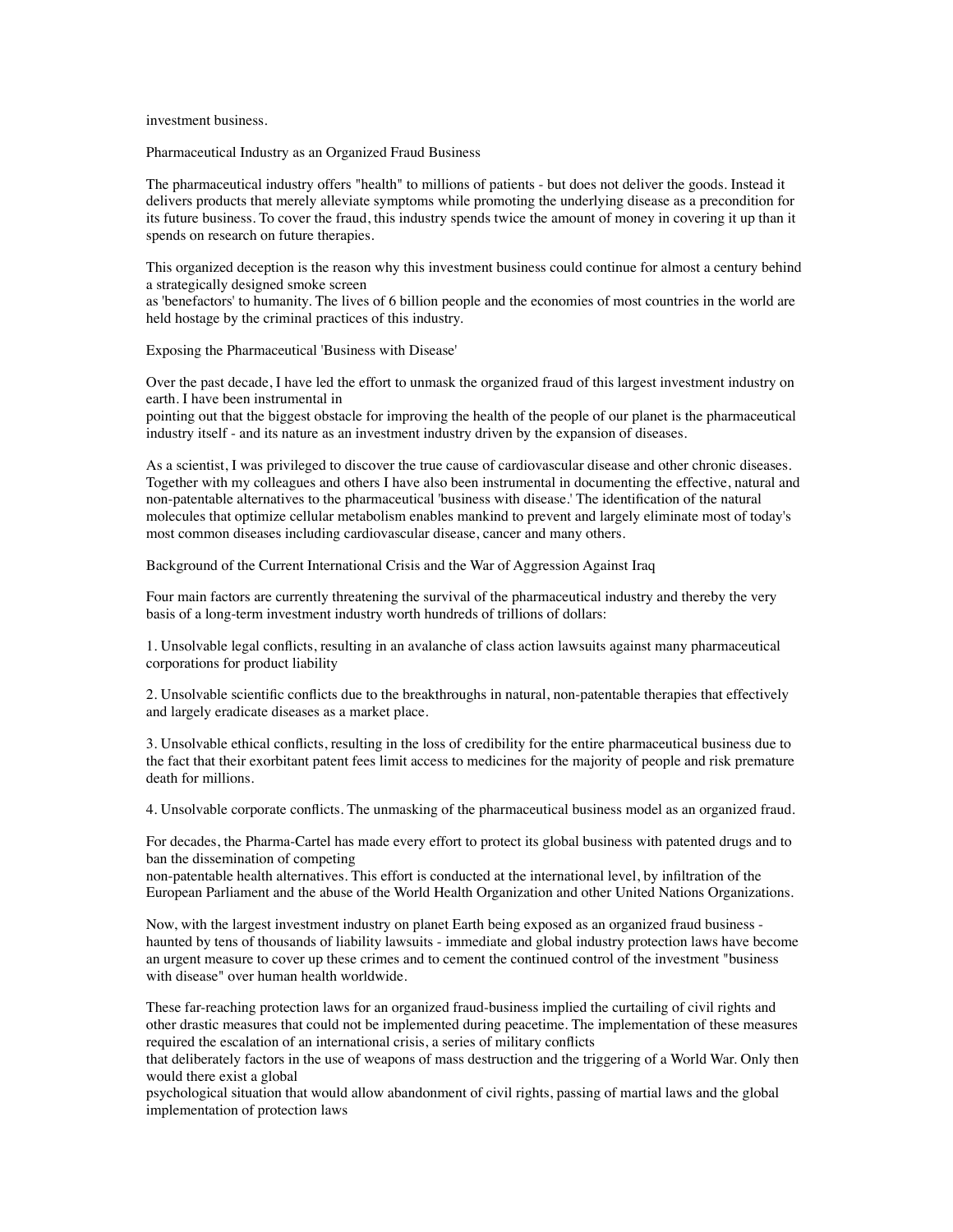allowing the accused to continue their 'business with disease' and other crimes.

In this situation, the pharmaceutical industry became the single largest corporate donor to the election of George Bush in order to exert direct influence over the most powerful political and military center in the world. With the election of George Bush, the Rockefeller investment group had direct access to the White House, the Pentagon and the political decisions taken there. A similar influence was exerted by the Rothschild group on the government of Tony Blair in Great Britain.

Thus, it was no surprise that the two largest export nations of pharmaceutical products, the United States of America and Great Britain, spearheaded the current international crisis and instigated the war against Iraq. The alleged necessity for this war was presented to the people in America, Great Britain and the world under the false pretence of a global fight against 'terrorism', elimination of rogue governments and the crusade against proliferation of weapons of mass destruction.

Thus, the same corporate interest groups and the same political stakeholders responsible for millions of deaths from the continued business with disease are now also responsible for risking the unnecessary death of tens of thousands of innocent people in Iraq and for the death of young soldiers in America, Great Britain and other countries. They are responsible for starting and conducting a war of aggression against Iraq without any international mandate. They are responsible for the enslavement, plunder and other crimes currently being conducted in occupied Iraq.

If these interest groups and their political stakeholders are not held accountable for these crimes immediately, they are likely to continue the escalation of the international crisis with the ultimate risk of a war with weapons of mass destruction.

In this critical and historical situation I am bringing these crimes against humanity, these war crimes and crimes of aggression and of genocide to the attention of the prosecutor at the International Criminal Court and urge him to take immediate action to prevent further crimes and the ultimate disaster, a world war.

Every individual person, government, corporation or organization from anywhere in the world who has suffered from these crimes or wishes to terminate these crimes is called upon to join this complaint.

#### Criminal Charges

The charges in this complaint relate to crimes in two main fields:

\* Crimes perpetrated by the pharmaceutical "business with disease" including the crime of genocide and other crimes against humanity.

\* Crimes related to the 2003 war against Iraq and the international escalation towards a world war including crimes of war and aggression as well as other crimes against humanity.

These two fields of crime are directly connected because they are committed in the name and interest of the same corporate investment groups and their

political stakeholders. The accused are charged with the most serious crimes committed against all mankind and are therefore subject to the principle of

international prosecution.

1. Crimes Committed In Connection With The Pharmaceutical 'Business With Disease'

#### 1.1. The Crime of Genocide

The accused are guilty of the crime of genocide for which they are liable to prosecution under Article 6 of the ICC Statute. This includes but is not limited to the following specific crimes:

1.1.1. Genocide by Killing (Article 6a)

1.1.2. Genocide by causing serious bodily or mental harm (Article 6b)

1.2.3. Genocide by deliberately inflicting conditions of life calculated to bring about physical destruction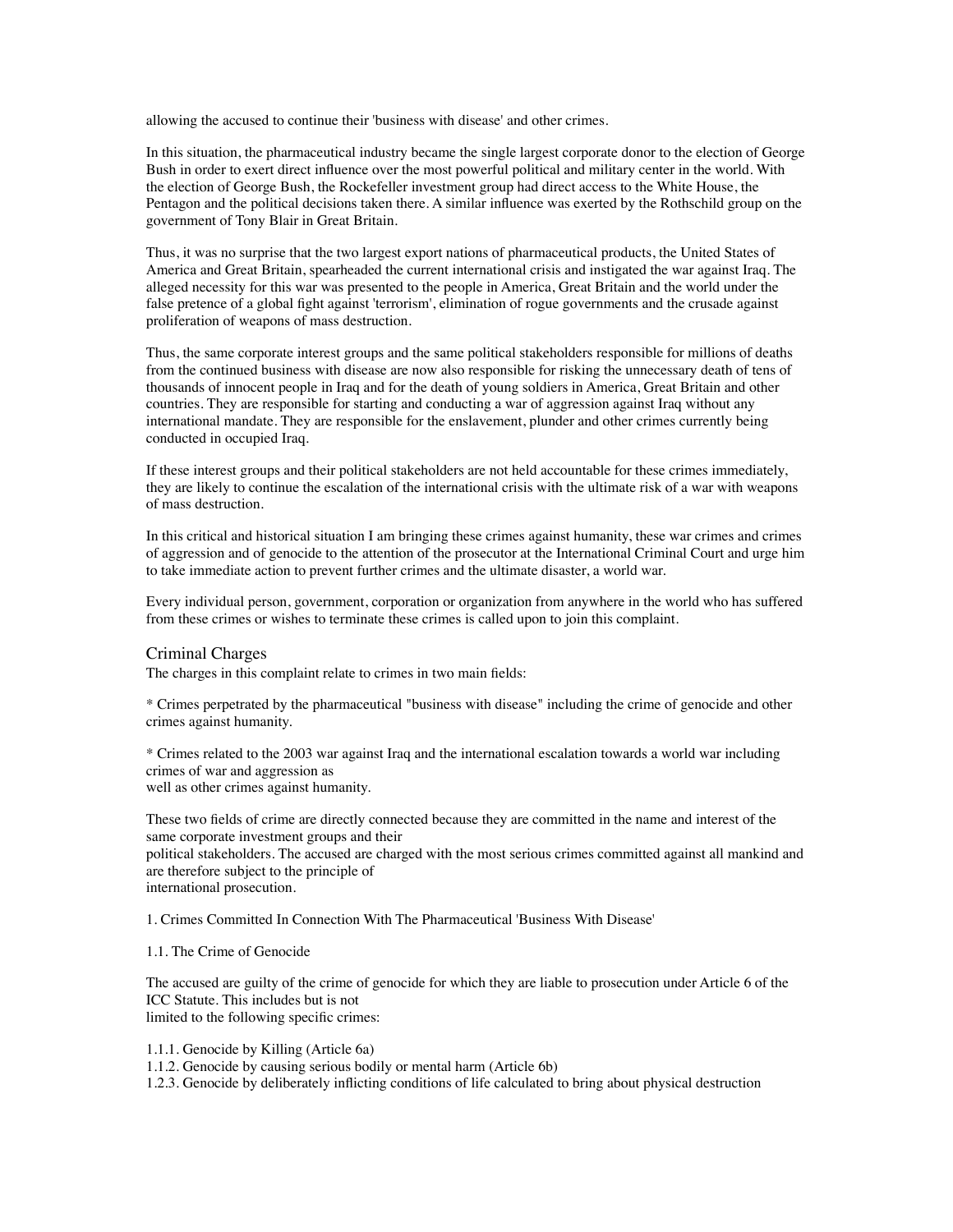(Article 6c)

1.2. Crimes Against Humanity

The accused are guilty of the crime of genocide for which they are liable to prosecution under Article 7 of the ICC Statute. This includes but is not limited to the following specific crimes:

1.2.1. Crime Against Humanity of Murder (Article 7a)

1.2.2. Crime Against Humanity of Extermination (Article 7b)

1.2.3. Crime Against Humanity of Enslavement (Article 7c)

1.2.4. Crime Against Humanity of Severe Deprivation of Physical Liberty (Article 7e)

1.2.5. Crime Against Humanity of Other Inhumane Acts (Article 7k)

Summary Of The Substantiation Of The Charges In Relation To The Crimes Connected With The Pharmaceutical 'Business With Disease' (Charges 1.1. - 1.2.)

1. The accused willfully and systematically maintain cardiovascular diseases, including high blood pressure, heart failure, diabetic complications and other diseases, cancer, infectious diseases including AIDS, osteoporosis and many other of today's most common diseases that are recognized to be largely preventable by natural means. The accused have deliberately caused the unnecessary suffering and premature death of hundreds of millions of people.

2. The accused systematically and deliberately prevent the eradication of cardiovascular disease, cancer and other diseases by obstructing and blocking the dissemination of life-saving information on the health benefits of natural non-patentable therapies. Thereby, the accused have deliberately caused further unnecessary suffering and the premature death of hundreds of millions of people.

3. The accused deliberately and systematically expand existing diseases and creating new diseases by manufacturing and marketing pharmaceutical drugs

with short-term symptomatic relief but with known and detrimental long-term side-effects. Thereby the accused have deliberately caused further unnecessary suffering and premature death of hundreds of millions of people.Details are provided in the evidence section.

2. Specific Crimes Committed In Connection With The War Against Iraq And The Current International Crisis

2.1. The Crime of Genocide

The accused are guilty of the crime of genocide for which they are liable to prosecution under Article 6 of the ICC Statute. Under the terms of this

statute genocide means any of the following acts committed with intent to destroy, in whole or in part, a national, ethnic, racial or religious group.

This includes but is not limited to the following specific criminal charges:

2.1.1. Genocide by killing (Article 6a)

2.1.2. Genocide by causing serious physical or mental harm (Article 6b)

2.1.3. Genocide by deliberately inflicting living conditions calculated to bring about physical destruction (Article 6c)

2.2. Crimes Against Humanity

Under the terms of Article 7 of the Rome Statute, crimes against humanity mean any of the following acts when committed as part of a widespread or

systematic attack directed against any civilian population, with knowledge of the attack. This includes but is not limited to the following specific

criminal charges:

2.2.1. Crimes against humanity of murder (Article 7a)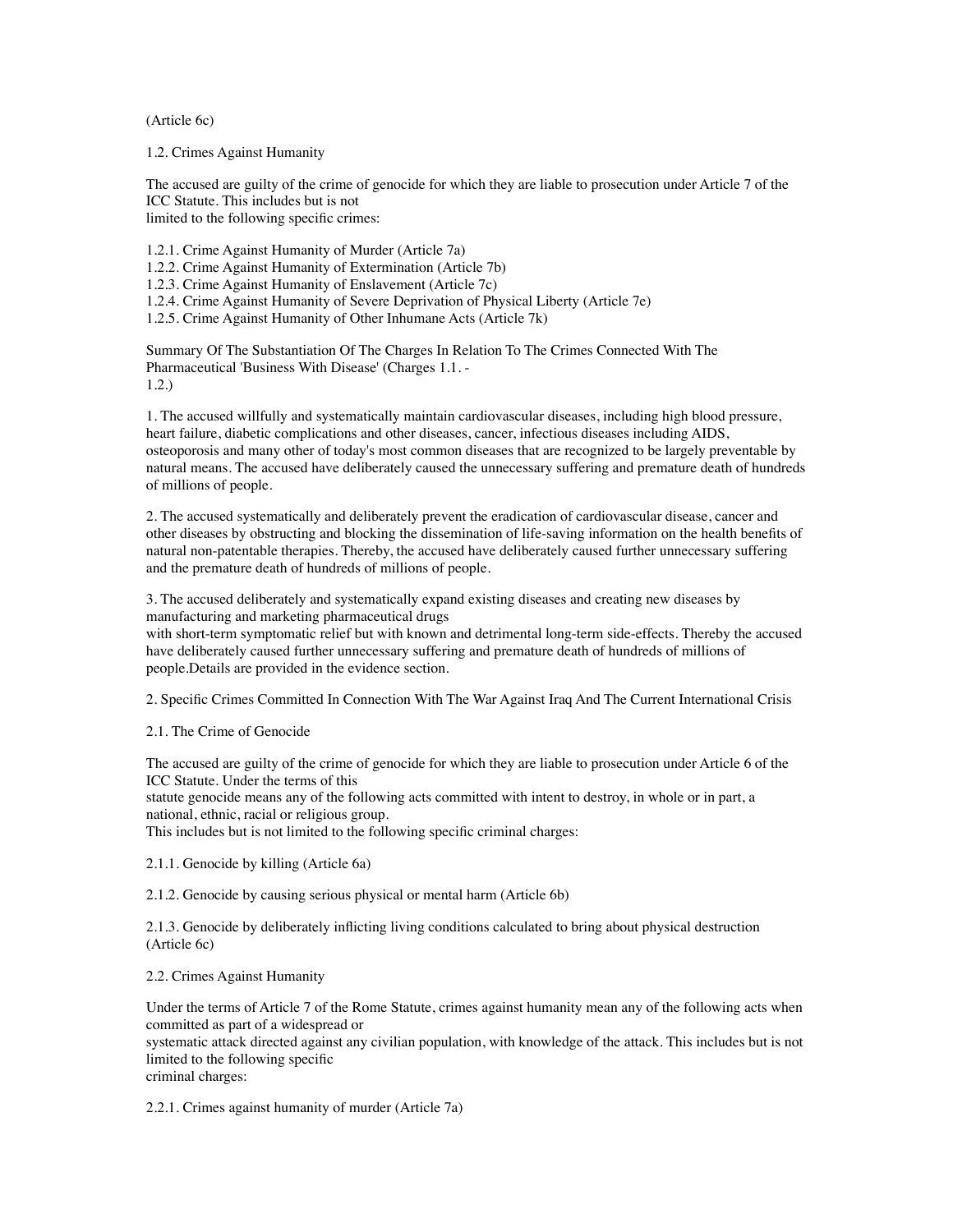2.2.2. Crimes against humanity of extermination (Article 7b)

2.2.3. Crimes against humanity of enslavement (Article 7c)

2.2.4. Crimes against humanity of deportation or forcible transfer of population (Article 7d)

2.2.5. Crimes against humanity of imprisonment or other severe deprivation of physical liberty (Article 7e)

2.2.6. Crimes against humanity of other inhumane acts of a similar nature intentionally causing great suffering,

or serious injury to the body or to mental or physical health. (Article 7k)

2.3. War Crimes

Under the terms of Article 8 of the Rome Statute, war crimes mean grave breaches of the Geneva Conventions of 12th August 1949 (Geneva Convention on the Treatment of Prisoners of War, Geneva Convention for the Protection of Civilian Persons in Times of War). War crimes under the terms of the Statute herefore include but are not limited to:

2.3.1. War crime of wilful killing (Article 8(2)(a)(i))

- 2.3.2. War crime of torture (Article 8(2)(a)(ii)-1)
- 2.3.3. War crime of inhuman treatment (Article 8(2)(a)(ii)-2)
- 2.3.4. War crime of including biological experiments (Article 8(2)(a)(ii)-3)
- 2.3.5. War crime of wilfully causing great suffering  $(A$ rticle  $8(2)(a)(iii)$ )
- 2.3.6. War crime of destruction and appropriation of property (Article  $8(2)(a)(iv)$ )
- 2.3.7. War crime of denying a fair trial (Article 8(2)(a)(vi))
- 2.3.8. War crime of unlawful deportation and transfer (Article  $8(2)(a)(vi)$ -1)
- 2.3.9. War crime of unlawful confinement (Article 8(2)(a)(vii)-2)
- 2.3.10. War crime of taking hostages (Article 8(2)(a)(viii)
- 2.3.11. War crime of attacking civilians (Article  $8(2)(b)(i)$ )
- 2.3.12. War crime of attacking civilian objects (Article 8(2)(b)(ii))
- 2.3.13. War crime of excessive incidental death, injury or damage (Article 8(2)(b)(iv))
- 2.3.14. War crime of attacking of undefended places (Article  $8(2)(b)(v)$ )
- 2.3.15. War crime of killing or wounding a person outside combat (Article  $8(2)(b)(vi)$ )
- 2.3.16. War crime of mutilation (Article  $8(2)(b)(x)-1$ )
- 2.3.17. War crime of destroying or seizing the enemy's property (Article  $8(2)(b)(xiii)$ )
- 2.3.18. War crime of depriving the nationals of hostile power of rights (Article  $8(2)(b)(xiv)$ )
- 2.3.19. War crime of employing poison or poisoned weapons (Article 8(2)(b)(xvii))
- 2.3.20. War crime of employing prohibited bullets (Article  $8(2)(b)(xix)$ )
- 2.3.21. War crime of outrages upon personal dignity (Article  $8(2)(b)(xxi)$ )
- 2.3.22. War crime of starvation as a method of warfare (Article  $8(2)(b)(xxv)$ )
- 2.3.23. War crime of murder (Article  $8(2)(c)(i)-1)$ )
- 2.3.24. War crime of cruel treatment (Article 8(2)(c)(i)-3)

Summary Of The Substantiation Of The Charges In Relation To The Crimes Connected To The War Of Aggression Against Iraq And The Current International Crisis (Charges 2.1.1 - 2.3.24)

1. The accused deliberately started a war of aggression against Iraq without any mandate by international law.

2. The accused deliberately escalate an international crisis situation including psychological warfare and actual military warfare. The goal of this escalation strategy is to create a global emergency state that allows the abandonment of civil rights on global scale - including establishment of far reaching protectionist laws. The war of aggression against Iraq on the false pretence of a global fight against "terrorism" and the crusade proliferation of weapons of mass destruction is part of this strategy.

3. The accused deliberately committed the crimes of genocide, murder, mutilation and other serious bodily and mental harm during their war of aggression against the people of Iraq.

4. The accused deliberately committed the crime of destroying and seizing public and private property during and after the war of aggression. Iraq has the second largest oil resources in the world and these resources are being plundered on behalf of the accused for private gain.

Details are documented in the section "Evidence" Historic Precedent For This Complaint The Nuremberg War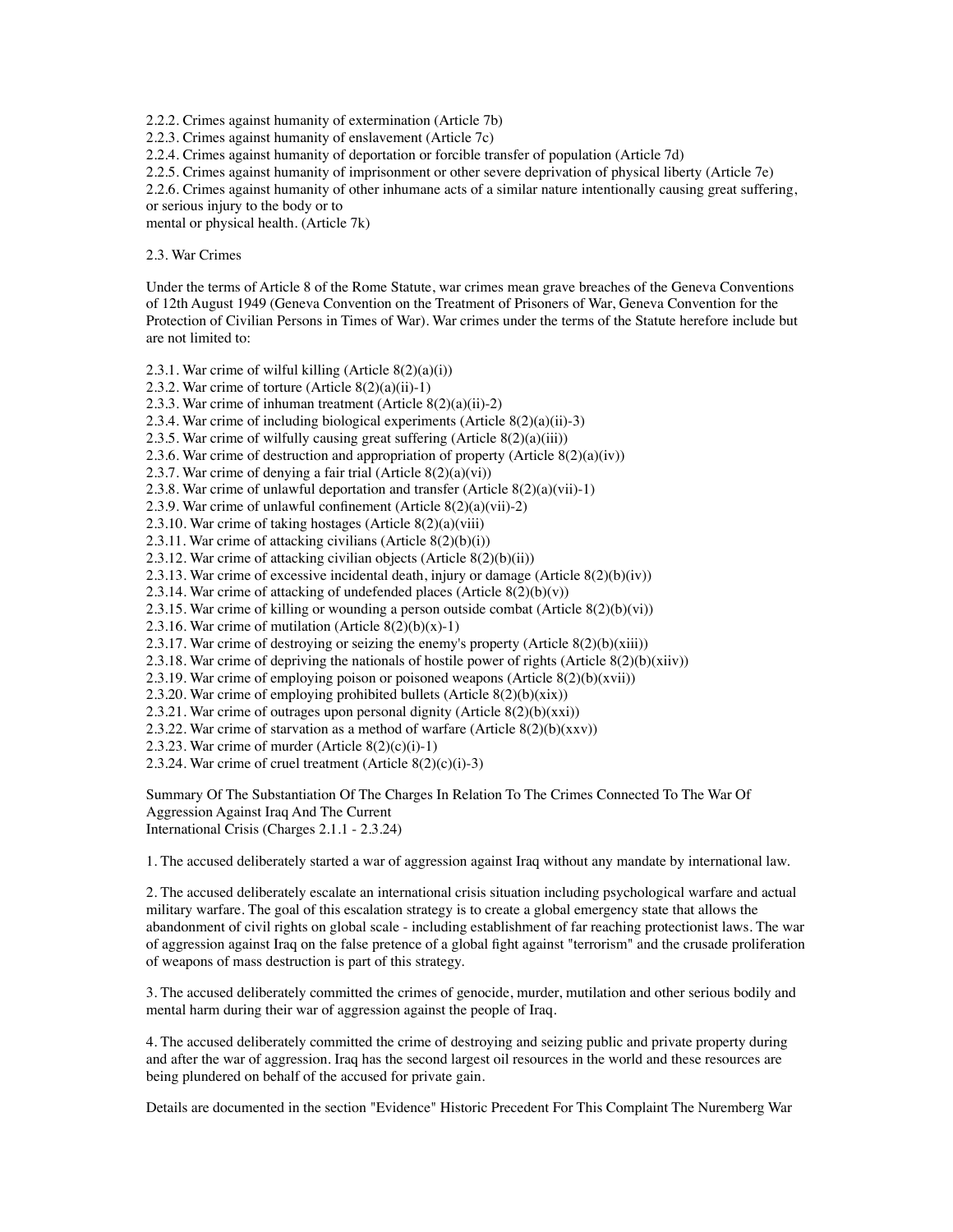Tribunal against executives of the pharmaceutical/petrochemical cartel IG- Farben

More than half a century ago, the Nuremberg War Tribunal took place against the executives of the IG Farben Corporation, the largest pharmaceutical-petrochemical cartel in pre-world-war Europe. The Nuremberg War Tribunal brought to justice those responsible for the Second World War and set the precedent for international prosecution of war crimes and ultimately the International Court in The Hague.

Unbeknownst to most people today, the Nuremberg War Tribunal did not only sentence the political and military leaders, but also the corporate executives who brought Hitler to power. 24 executives and managers of IG Farben were indicted in this War Tribunal. US chief prosecutor Telford Taylor stated in his opening statement: "The indictment accuses these men of mature responsibility for visiting upon mankind the most devastating and catastrophic war in human history. It accuses them of wholesale enslavement, plunder and murder. These are terrible charges."

And he continued, "These accused corporate executives, not the Nazi lunatics are the principal war criminals. If their crimes are not brought to the daylight and they are not punished, they will commit even larger crimes in the future than Hitler could ever have committed."

In 1947, the main charges against the IG Farben managers were:

\* Charge 1: the planning and conduction of a war of aggression and the conquest of other countries with the result of unprecedented destruction in the entire world, the death of millions of people and the continued sufferings of millions more.

\* Charge 2: deportation, plundering and spoliation of public and private property in the occupied countries with the purpose of permanently exerting economic control in these countries and other severe crimes.

\* Charge 3: slavery, mistreatment, terrorizing, torture and murdering of millions of people.

Now, half a century later, the charges in this complaint, are strikingly similar:

\* Planning and conduct of a war of aggression against Iraq under the pretence of fighting international terror and the proliferation of weapons of mass destruction with the result that vast areas of the country are devastated, thousands of people have died and hundreds of thousands were injured.

\* Plundering and spoliation of public and private property in the pursuit of economic power and control in entire regions of the world by escalating an

international crisis. Against this war of aggression the accused were deliberately factoring in the use of weapons of mass destruction including nuclear, chemical and biological weapons.

\* Genocide by killing, by causing serious bodily harm and by inflicting conditions of life to bring about physical destruction and crimes against humanity of murder and of other inhumane acts.

#### Evidence For The Crimes Committed

The evidence for the charges brought in this complaint also relate to two main fields of crimes

\* Evidence of genocide and other crimes against humanity committed in connection with the pharmaceutical business with disease.

\* Evidence for crimes of war and aggression and other crimes against humanity committed in connection with the war against Iraq and the escalation of the international crisis to a world war.

1. Evidence Of Genocide And Other Crimes Against Humanity Committed In Connection With The Pharmaceutical 'Business With Disease'

Specific evidence is presented that the accused are responsible for deliberately maintaining and expanding diseases, purposefully causing new diseases as well as expanding the use of drugs once registered for one disease to as many other diseases as possible.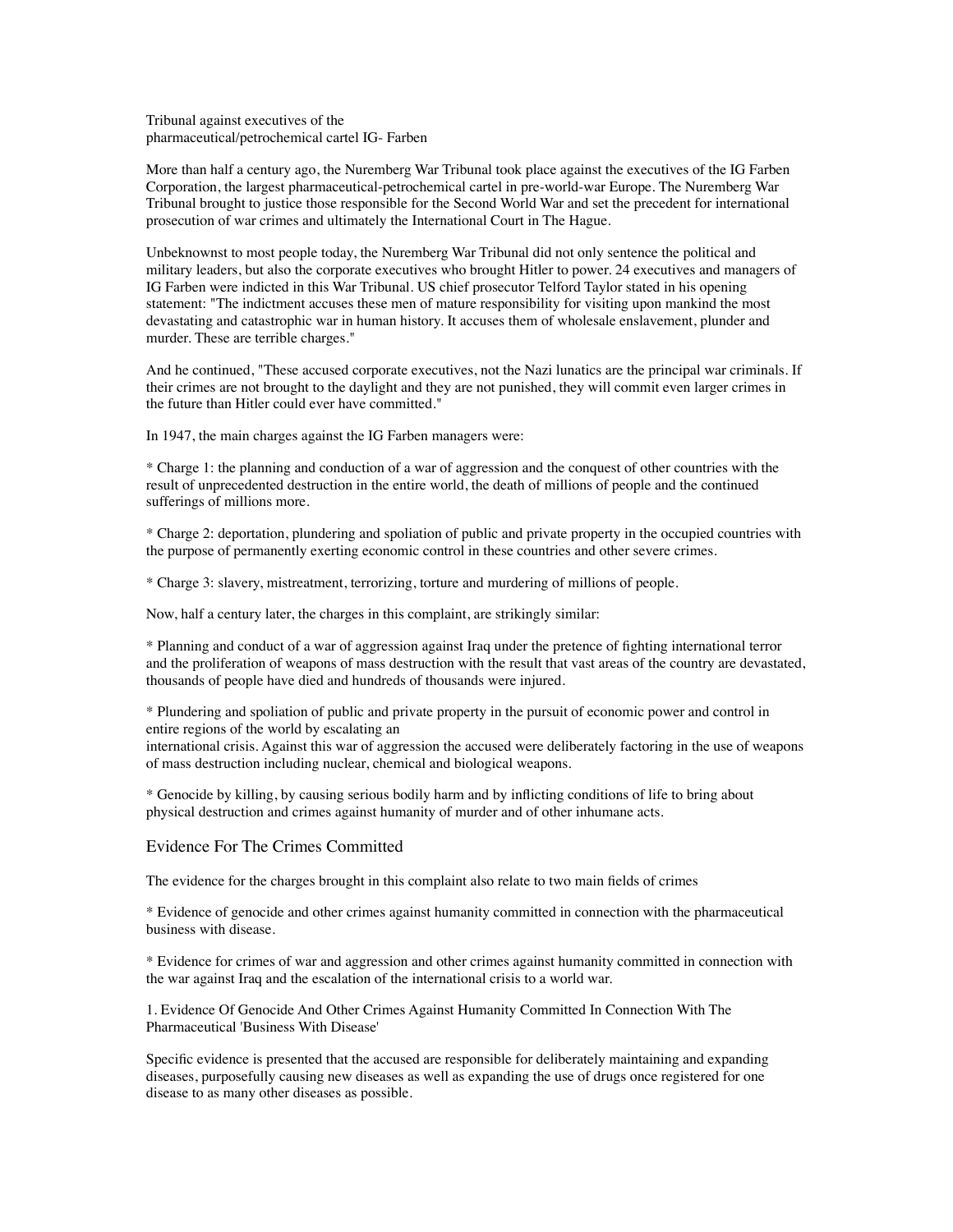To accomplish those goals, the accused have strategically designed, implemented, conducted and organized a business fraud scheme on a global scale that by its economic magnitude is unmatched in human history.

#### 1.1. The Deliberate Expansion of Disease

The following specific evidence is presented that today's most common diseases are deliberately maintained and expanded by the accused, despite

the fact that these diseases could have been effectively prevented and largely eradicated saving millions of lives.

#### 1.1.1. *Coronary heart disease*

The primary cause of coronary artery disease and heart attacks is a structural weakening and impaired function of the artery wall, which - similar to scurvy - develops as the result of long-term deficiencies of vitamins and other essential nutrients.

In contrast, pharmaceutical approaches to the prevention and treatment of cardiovascular disease deliberately ignore this cause and focus rather on the treatment of symptoms, such as the reduction of cholesterol levels in the blood.

Whilst deliberately avoiding curing the disease for which they are marketed, the detrimental side effects of these pharmaceutical drugs cause new diseases. The worldwide death toll from cardiovascular disease as a result of these deliberate crimes of the accused is in excess of 12 million lives every year.

#### 1.1.2. *High Blood Pressure*

The primary cause of high blood pressure is an increased tension of the artery wall due to a deficiency of essential nutrients in the arterial smooth muscle cells, leading to narrowing of the artery diameter and a rise in blood pressure. A multitude of clinical studies is available documenting the benefits of non-patentable micronutrients, in particular the amino acid arginine and magnesium. They correct the underlying deficiency in millions of vascular wall cells thereby relaxing the blood vessel walls, increasing blood vessel diameter and helping to normalize high blood pressure,

Pharmaceutical drugs sold for the treatment of high blood pressure purposely focus on the treatment of symptoms. For example, beta- blockers reduce the

heart rate and diuretics reduce the blood volume. These pharmaceutical drugs deliberately avoid correcting the 'spasms' of the blood vessel walls as the

primary cause of high blood pressure. Thus, whilst deliberately avoiding curing the disease, these pharmaceutical drugs have long-term detrimental side effects potentially causing a multitude of new diseases and thereby new drug markets.

Worldwide several hundred million high blood pressure patients remain uncured as a direct result of these actions by the accused and their death toll is rising daily.

#### 1.1.3. *Heart Failure*

The primary cause of heart failure is lack of cellular biocatalysts, certain vitamins, minerals, carnitine, coenzyme Q10 and other bioenergy carriers in

millions of heart muscle cells. This results in impaired heart pumping function and accumulation of water in the body.

In contrast, pharmaceutical approaches for the treatment of heart failure deliberately ignore this fact and focus on symptoms. Diuretics marketed for

the treatment of heart failure not only eliminate water accumulated in the body but also wash out vitamins, minerals and other water-soluble bioenergy

carriers. Thus, the pharmaceutical drugs marketed for heart failure actually worsen the disease and they are responsible for the short life expectancy of

heart failure patients once diuretic medication sets in.

Whilst deliberately avoiding curing the disease, these pharmaceutical drugs flush out essential nutrients from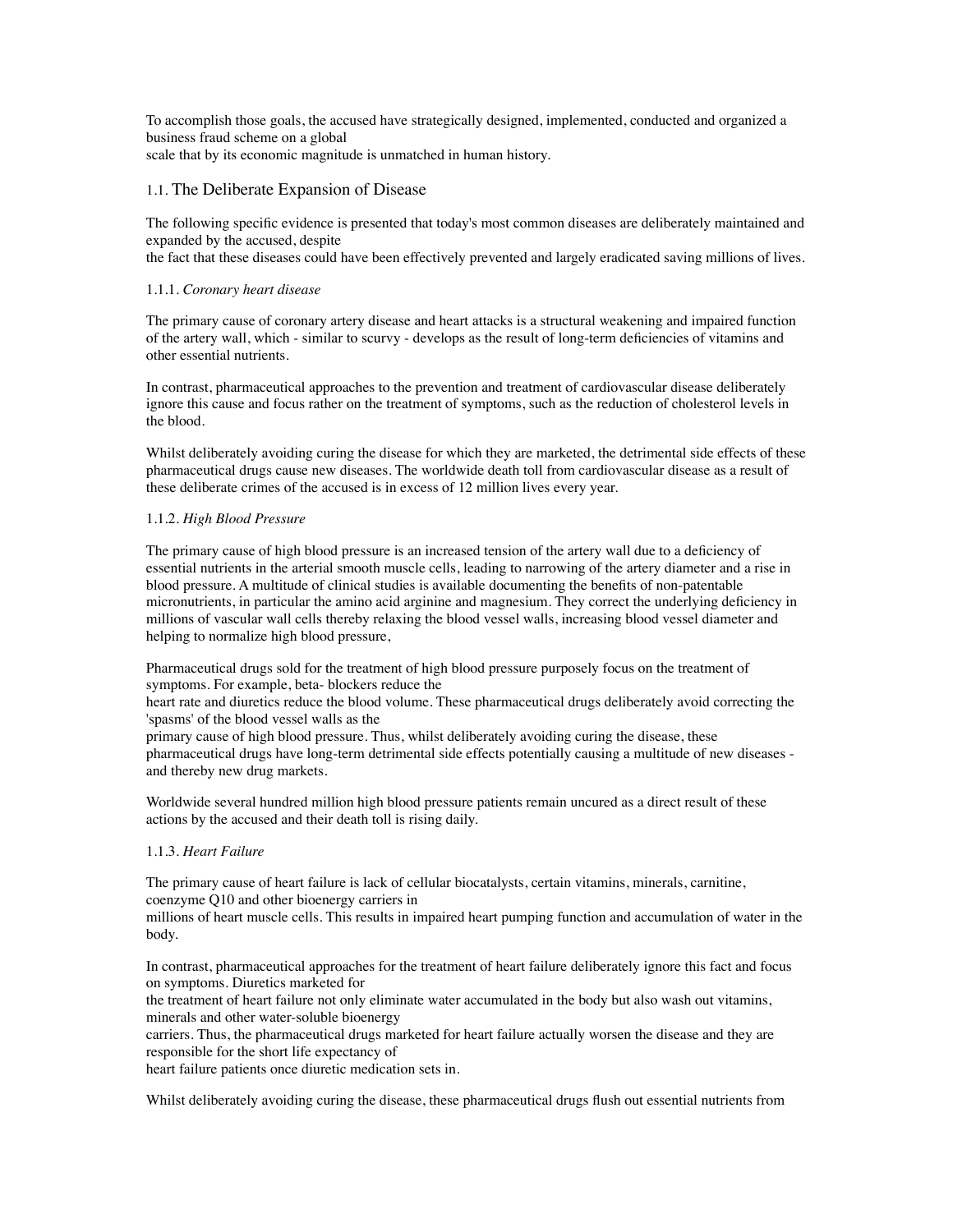the body, thereby aggravating the underlying cause of the disease. Worldwide over one hundred million heart failure patients remain uncured and eventually die prematurely as a direct result of the actions by the accused.

#### 1.1.4. *Irregular heartbeat*

The primary cause of irregular heartbeat is lack of micronutrients, vitamins, minerals, ubiquinone and other bioenergy carriers, in millions of electrical heart muscle cells. This results in impaired generation or conduction of the electrical impulses required for normal heartbeat. A recent double blind placebo-controlled study has unequivocally documented that the therapeutic use of micronutrients is an effective safe and affordable way to correct the health condition underlying irregular heart beat.

In contrast, pharmaceutical approaches for the treatment of irregular heartbeat deliberately ignore this fact and focus instead on symptoms. Anti-arrhythmic drugs marketed to treat arrhythmia frequently worsen the irregular heartbeat and cause cardiac arrest and the premature death of patients.

A decade ago the author Thomas Moore documented in his book "Deadly Medicine" that one new class of antiarrhythmic drugs in the USA alone had

caused more deaths than the number of US casualties in the Vietnam War. Worldwide over one hundred million patients with irregular heartbeat remain

uncured as a direct result of these actions by the accused and their death toll is rising daily.

#### 1.1.5. *Cancer*

Until recently cancer has been considered a death verdict. Recent advances in natural health and cellular medicine have fundamentally changed that. For

this disease too, it is now obvious that medical research with non-patentable therapies has been deliberately neglected and excluded by the accused in favor of ineffective drugs that allow the continuation of the cancer epidemic as one of their most profitable markets. Because of the extraordinary significance of the crimes committed by the accused in connection with the cancer epidemic it is presented here in more detail.

It is a scientific fact that all cancers spread by the same mechanism, the use of collagen digesting enzymes (collagenases, metalloproteinases). The

therapeutic use of the natural amino acid lysine - especially together with other non-patentable micronutrients can block these enzymes and thereby

inhibit the spread of cancer cells. All types of cancer studied thus far respond to this therapeutic approach including breast cancer, prostate

cancer, lung cancer, skin cancer, fibroblastoma, synovial cancer and any other forms of cancer.

The only reason why this breakthrough in medicine has not been investigated further and applied in the treatment of cancer patients worldwide is the fact that these substances are not patentable and therefore have low profit margins. More importantly, any effective treatment of any disease ultimately leads to its eradication and to the destruction of a multi-trillion-dollar market of pharmaceutical drugs.

The pharmaceutical drug marketing for cancer patients has been particularly fraudulent and malicious. Under the pretence of treating cancer using the

cover-term 'chemo-therapy' toxic substances, including derivatives of mustard gas, are applied to patients. The fact that these toxic agents also destroy millions of healthy cells in the body is deliberately factored in.

Knowing this fact, the following consequences were deliberately taken into account: First, cancer would continue as a global epidemic, providing the economic basis for a multi-trillion-dollar continued business with this disease. Secondly, the systematic application of toxic agents in the form of chemotherapy causes an epidemic of new diseases in cancer patients receiving these toxic substances.

As a result of this strategy, the pharmaceutical drug market from treating the dangerous side effects of these drugs - including infections, inflammation, bleeding, organ failure etc. - is even bigger than the market of the chemotherapy drugs itself. Thus, the accused also applied their organized deception scheme to the detriment of hundreds of millions of cancer patients with one purpose only: their financial enrichment.

#### 1.1.6. *AIDS and other Infectious Diseases*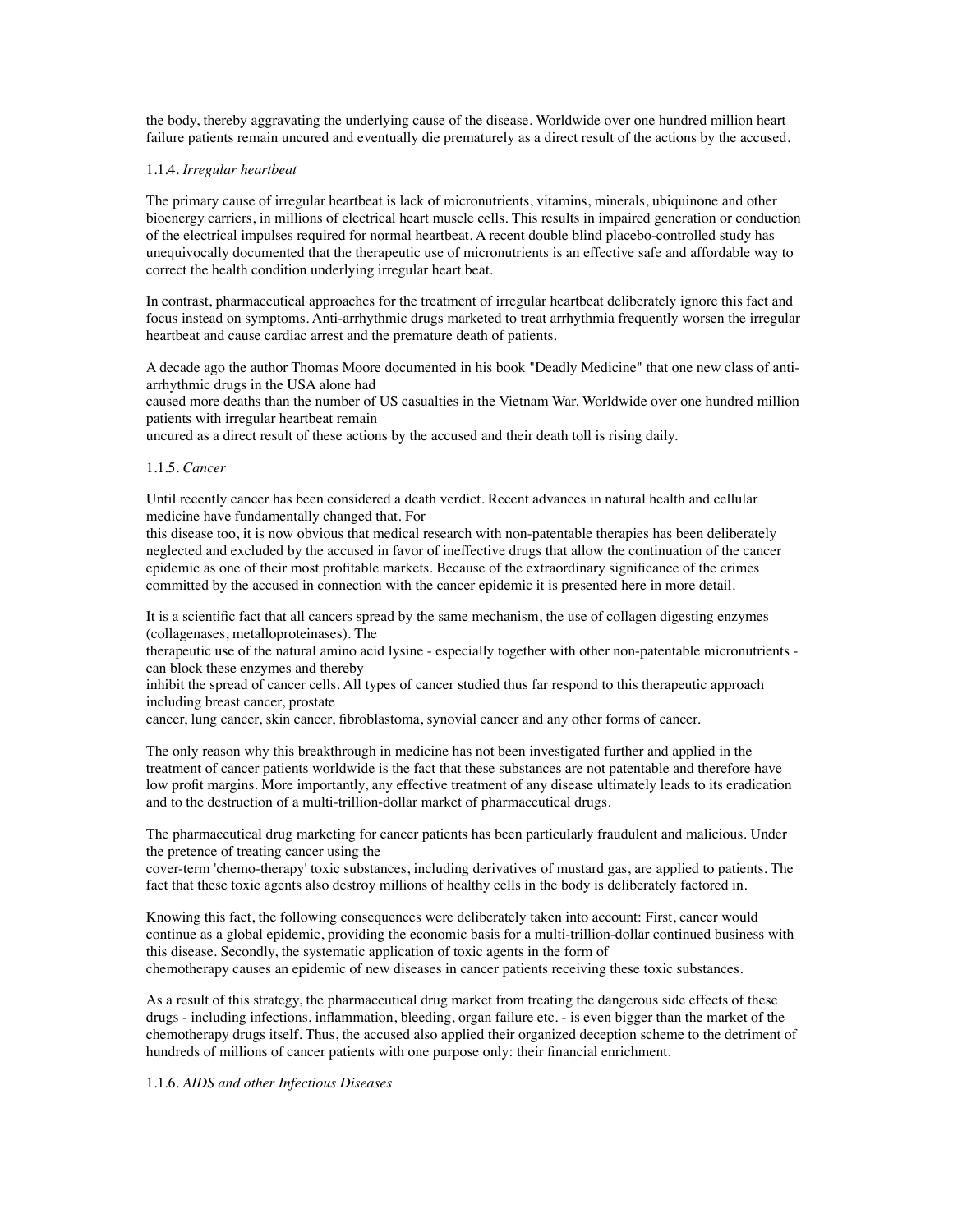Similar deliberate deception schemes were applied for the treatment of one of the most deadly epidemics in human history, AIDS. Already 10 years ago

scientific studies have shown that vitamin C is able to reduce the replication of the HIV-Virus by more than 99%. This fact has been known to the accused for more than a decade.

Deliberately ignoring and bypassing this safe and affordable non- patentable treatment, the accused developed patentable drugs against AIDS, with severe

side-effects and - due to their exorbitant patent royalties - unaffordable to the great majority of the people on this planet. Thus, by applying their criminal business scheme, the accused are guilty of risking the lives and causing the deaths of hundreds of millions of people in Africa, South America, Asia and all the other regions of the world.

In a similar way, they have boycotted the information that the single most important measure to enhance immunity against infectious diseases is an optimum intake of vitamins B6, B12, Folic Acid and certain other essential nutrients. It is a scientific fact that these biocatalysts of cellular metabolism increase the production of leucocytes, the body's main weapon against any infection. By systematically withholding this information, particularly from hundreds of millions of children and adults in the developing world, the pharmaceutical industry deliberately risks the lives of hundreds of millions of people in these areas of the world. All the accused know that hardly anyone in these areas of the world can afford pharmaceutical treatments and they will consequently die.

Withholding this lifesaving information about natural, non-patentable alternatives to prevent and fight infectious diseases, not only leads to the death of millions of people, but also to the ruin of the economies of many developing countries. As a direct result the already existing imbalance in the current world economy is dramatically aggravated. These countries are deliberately placed in a conflict where they can only lose.

#### 1.1.7. *Other diseases*

In a similar way, other degenerative, inflammatory, infectious diseases and many other of today's most common diseases only continue to exist as health

problems because the accused have defined them and protect them as the markets for their criminal 'business with disease.'

#### 1.2. Evidence About the Criminal Marketing Schemes of the Accused

#### 1.2.1 *Deliberately Expanding Diseases and Causing New Diseases in Patients to Expand Pharmaceutical Drug Markets*

To expand their markets the following groups of drugs are manufactured and marketed by the accused deliberately, in spite of their known detrimental side effects. In a criminal manner, the accused are deliberately causing new diseases under the pretense of fighting existing ones. The fact that these new diseases caused by the side effects of these drugs surface many years later is used as an additional cover for this deceptive scheme:

Cholesterol-lowering drugs, particularly statins and fibrates are mass-marketed under the pretense of preventing cardiovascular disease. These drugs are known to induce cancer at doses currently administered to millions of patients worldwide.

Chemotherapy drugs are marketed to allegedly treat cancer. In fact, they cause a series of severe side effects the most frequent of which is setting off new cancers. The entire criminal marketing scheme around chemotherapy can only work because the accused have rendered cancer a death verdict - and even a few month's survival of a patient on chemotherapy is being marketed by the accused as a success story.

Aspirin is mass-marketed under the false pretense of preventing heart attacks and strokes, whilst long-term use of this drug is known to cause destruction of collagen and therefore to gradually increase the risk of heart attacks and strokes as well as other diseases such as stomach ulcers and gastrointestinal bleeding.

Anti-inflammatory drugs are used to treat pain and inflammation, e.g. in arthritis. However, many of these drugs destroy connective tissue, e.g. the joints. With their long-term use these drugs aggravate the health problems rather than healing them.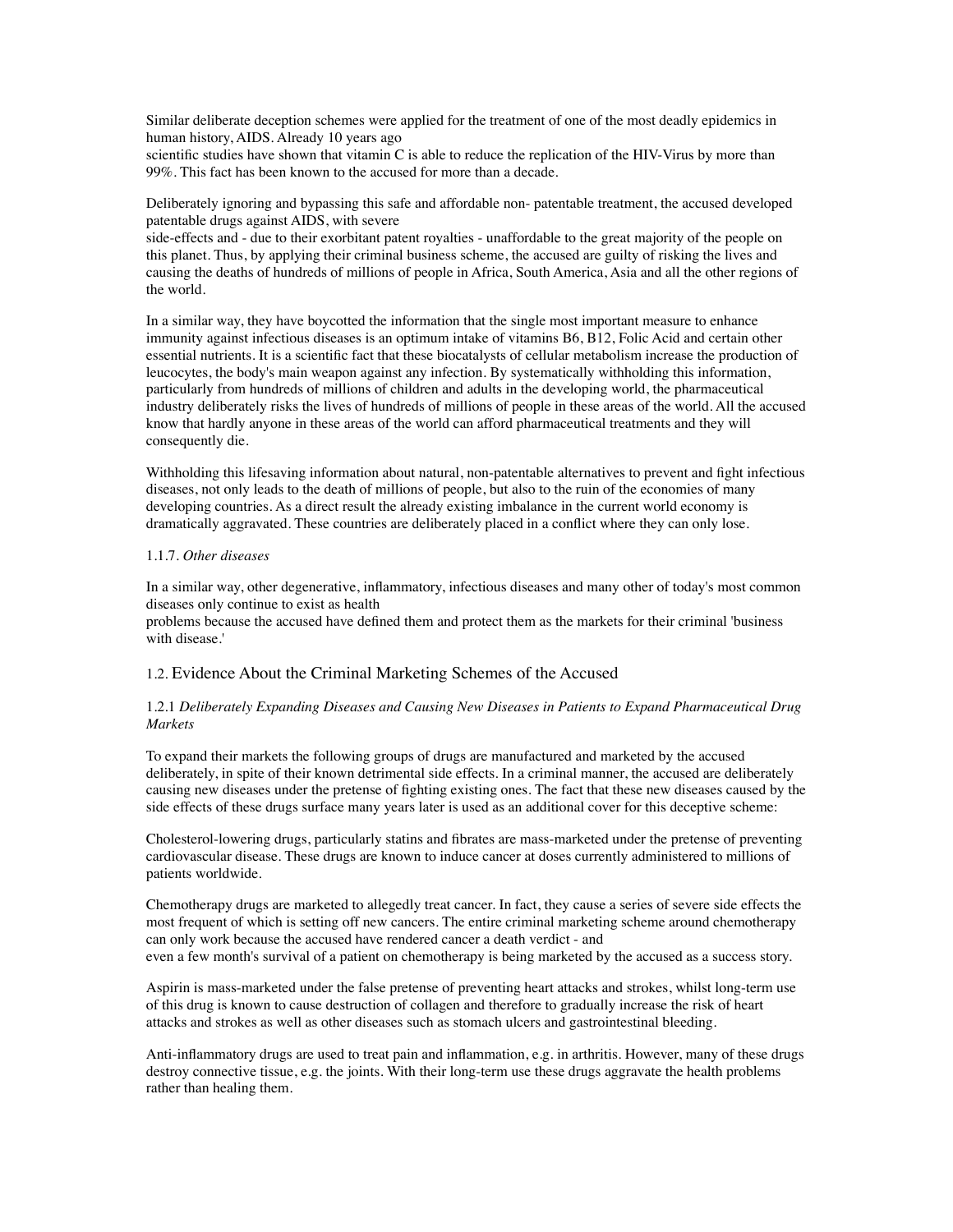Calcium antagonists are mass-marketed under the false pretense of treating high blood pressure and preventing heart attacks, whilst long-term use of these drugs is known to cause an increase in heart attacks, strokes and other diseases.

Estrogen and other hormone drugs are mass-marketed under the false pretense of preventing osteoporosis and heart disease, whilst long-term use of these

drugs is known to cause cancer in more than 30% of the women taking them. Particularly frequent forms of cancer caused by these drugs are hormone

dependent cancers such as cancer of the breast and uterus.

Tranquilizers and anti-depressants. Another mechanism by which the accused systematically expand their markets is to deliberately cause addiction in

order to increase drug sales. Many tranquillizers and anti-depressants, including widespread diazepam ('Valium') are known to cause dependency and

addiction. In order to expand their global sales of these addictive drugs, the accused even praise them through full-page adverts directly to the

public.

Other drugs. Since patentability is a precondition for the pharmaceutical investment business typical pharmaceutical drugs are synthetic molecules and

therefore toxic to the human body. For almost all drugs the same fraudulent business principle is valid alleviate symptoms short term whilst, at the

same time causing damage and gradually generating new diseases as the basis for new drug markets.

#### 1.3. Expanding their drug markets to new diseases

In executing their crimes, the accused deliberately extend their existing pharmaceutical drug market by inventing new health conditions for which they recommend the drugs that had previously been recommended for other diseases. As first evidence the following examples are presented here:

Headache pills allegedly prevent heart disease. Aspirin was developed as a headache and pain relief pill and is now being mass- marketed and recommended by the accused for long-term use, even by healthy individuals for the alleged prevention and treatment of heart disease and other severe health conditions.

Antibiotics allegedly fight coronary heart disease. In order to extend the global market for their antibiotic drugs, the accused fabricated and spread the so-called "bacteria-theory" of heart attacks on a worldwide scale. Without any clinical evidence that chlamydia or other bacteria actually cause atherosclerosis or heart attacks the accused criminally promoted the general use of antibiotics even for healthy individuals with the false pretense of preventing heart attacks.

These are just a few examples of the practices by the accused to systematically expand the use of their drugs to other diseases. In fact this marketing scheme is not the exception, but the rule. The list of crimes committed in this context should be amended and completed during further investigation.

## 1.4. Crimes Connected With The Systematic Infiltration Of Various Sectors Of Society With The Purpose To Facilitate Committing These Crimes

The accused have systematically and deliberately infiltrated medicine and the health sectors of most countries in the world to create financial and other dependencies in order to conduct their 'business with disease' and commit other crimes. Medical research is not performed with the primary object to find the most effective, safest and most affordable treatment against a disease, but with the goal to identify the largest disease markets and to achieve the highest gains in that market for the drug manufacturer. As part of this strategy over recent decades, the accused systematically removed from the training programs at medical schools the knowledge about effective, but non-patentable natural therapies. They are purposely producing generations of doctors with little or no knowledge about the life-saving health benefits of these natural therapies. Simultaneously, therapeutic education at medical schools was taken over by the newly created departments named pharmacology. Thus, over decades generations of doctors have been leaving medical schools practically as a trained sales force for the pharmaceutical 'business with disease'. In order to hide this strategy, patented drugs were portraid as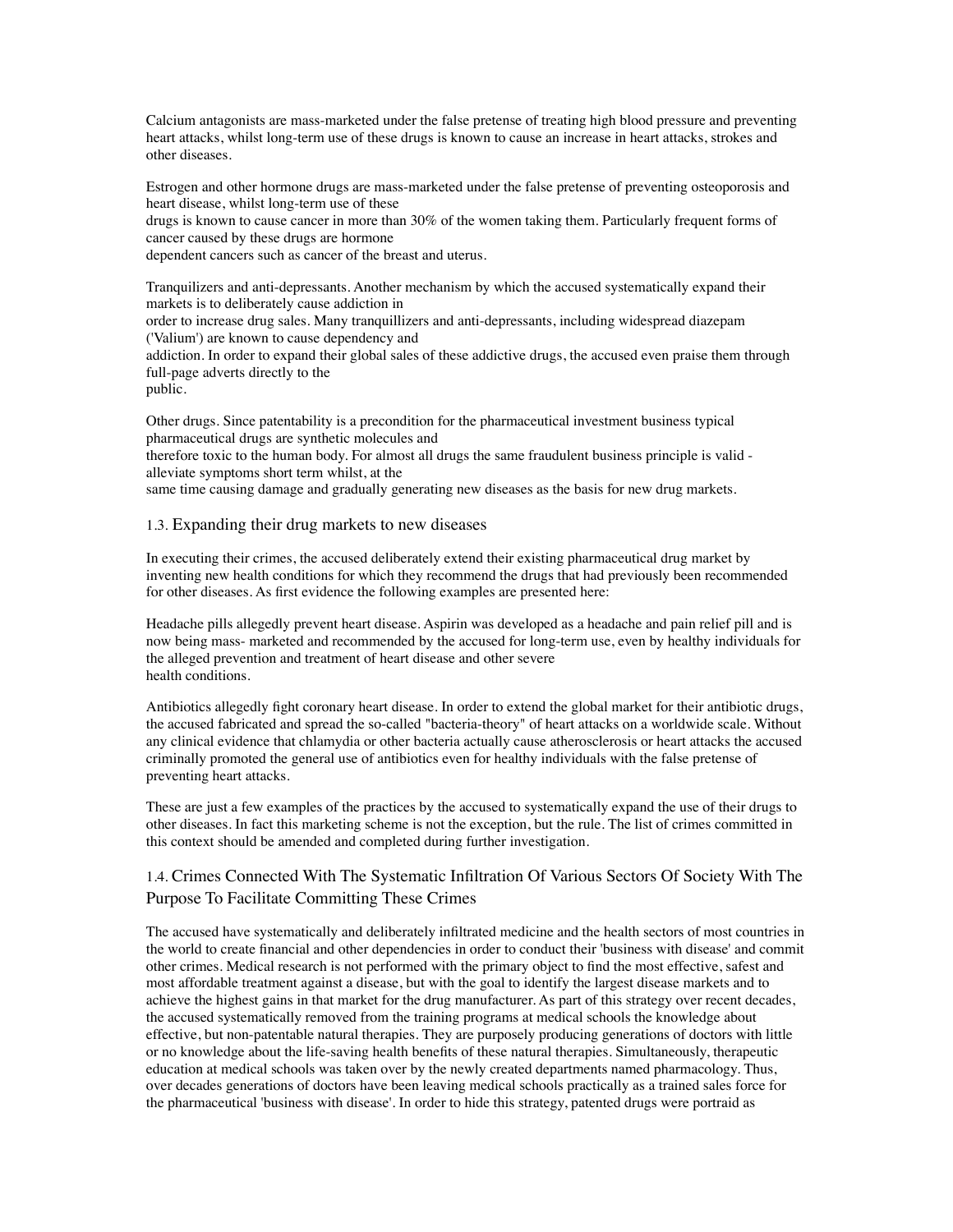'scientific' and even baptized 'ethical drugs' whereas non-patentable natural therapies were discredited as 'unscientific.'

In a similar way the accused have systematically and deliberately infiltrated the mass media around the world, creating financial and other dependencies, disseminating deceptive and false information in order to conceal their criminal practices, promote their 'business with disease' and commit other crimes.

The accused have deliberately and systematically abused the legislative and political system of most nations to pass laws, establish regulations and promote other measures with the purpose to expand their sales of ineffective, unsafe but lucrative pharmaceutical drugs. The accused abused their political influence to coerce legislation that would allow them to appropriate trillions of dollars under the cover of 'health insurance' and other public and private health funds. By promoting their fraudulent 'business with disease' they have taken this money from individuals, corporations and governments around the world by requesting payment for ineffective and harmful therapies. Thereby, the accused secure exorbitant gains for the pharmaceutical industry and causing unnecessary suffering and premature death of hundreds of millions of people.

The accused have purposely and systematically infiltrated and abused the European Parliament and other regional and international bodies including the United Nations Organizations, the World Health Organization (WHO), the Food and Agricultural Organization (FAO) and other national and international political bodies to commit their crimes against humanity.

### 1.5. Crimes Connected With The Systematic Obstruction Of Effective, Non-Patentable Health Measures

To protect their artificial investment business with disease, the accused tried to strategically eliminate access of the people of the world to non-patentable natural therapies. To accomplish this goal the accused used several strategic measures:

1. Withholding life saving information about non-patentable natural therapies. The accused have deliberately and systematically withheld and blocked the basic health information from millions of people that the human body does not produce its own vitamin C (ascorbic acid). Because of the lack of this knowledge almost all humans suffer from vitamin C deficiency and are susceptible to cardiovascular and other diseases. In a similar way, the accused have systematically and purposefully withheld and blocked the basic health information from millions of people that the human body does not produce the natural amino acid lysine. Because of the lack of this knowledge almost all humans suffer from lysine deficiency and are susceptible to cancer and other diseases. Thereby, the accused deliberately cause further unnecessary suffering and the premature death of hundreds of millions of people.

2. Publicly discrediting non-patentable natural therapies. The accused have willfully and systematically deceived the public by disseminating false, misleading and fabricated information discrediting non- patentable health therapies with the goal to protect and expand their 'business with disease' based on patented drugs and to commit other crimes. Thereby, the accused deliberately cause further unnecessary suffering and the premature death of hundreds of millions of people.

3. Outlawing the dissemination of health information related to non- patentable natural therapies. The accused have deliberately abused their political influence trying to implement legislation at the national as well as the international level that would essentially outlaw the dissemination of preventive and therapeutic health information related to non-patentable natural therapies. At the same time, this legislation seeks to establish arbitrarily low 'upper limits' for the amounts of these natural and safe therapies, a step intended to prohibit their use as natural therapeutic agents. By abusing the United Nation's 'Codex Alimentarius Commission', the accused have even been trying to establish such laws for all member countries of the UN - that is worldwide.

1.5.5. Now that all peaceful efforts to protect the pharmaceutical 'business with disease' have failed, the accused adopt another strategy. They are deliberately escalating an international crisis, including wars, in order to create the psychological and legal precondition that would allow an immediate and global implementation of protectionist laws and cement the continuation of their 'business with disease' and the other crimes of which they are accused.

2. Evidence Of Genocide, Crimes Of War And Other Crimes Against Humanity Committed In Connection With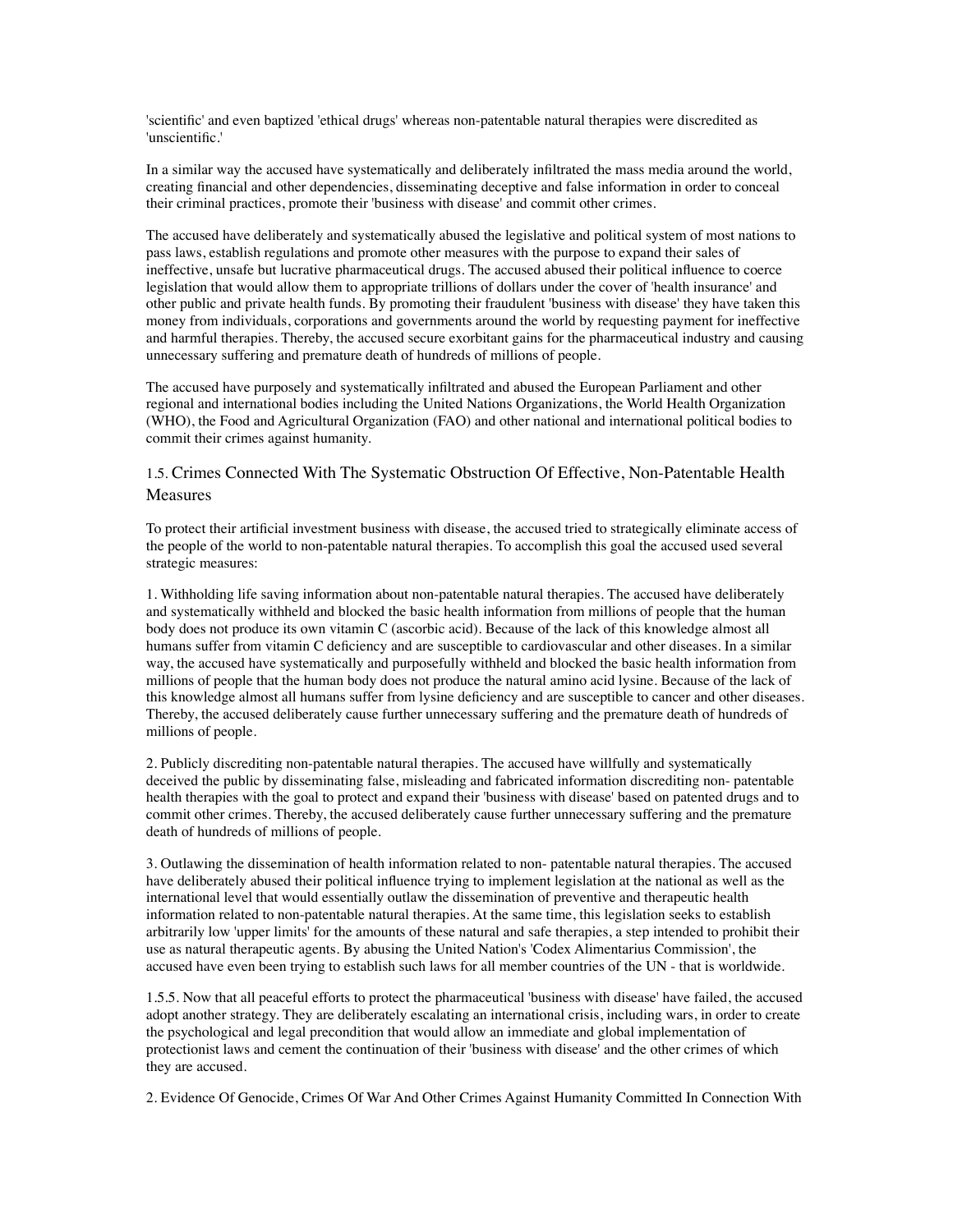The War Of Aggression Against IraqThe accused are committing the crime of deliberately escalating an international crisis including wars of aggression towards a war that includes weapons of mass destruction.

The accused have been consistently abusing the tragedy of September 11th for the purpose of building up an international crisis scenario, which they

ultimately used as a justification for their war of aggression.

Whilst the accused maximized the psychological factor of this tragedy they have blocked an official investigation into the actual events and the background of September 11th. It was The White House itself that blocked the institution of an independent commission for over a year.

Thus whilst the facts about this tragedy are not fully disclosed to the public the events of September 11th have been abused as the justification for the international crisis situation ever since.

Whilst failing to disclose any convincing evidence about September 11th they abused this tragedy to conquer the country of Afghanistan. The military conquest of Afghanistan was followed by the plundering of its natural resources, by the accused, for their financial gain.

In a similar way the accused used this pretense to conquer the next country, Iraq. Under cover of fighting the proliferation of weapons of mass destruction, the accused were trying to coerce the world community into a war of aggression against Iraq.

Despite the fact that the great majority of the UN Security Council, the vast majority of the member states of the UN and overwhelming world opinion

opposed this war, the accused still launched their attack.

The war planned, started and conducted by the accused was a war without any international mandate and therefore constituted a war of aggression and a

crime against humanity. If the accused are not brought to justice for this crime, the entire system of international law as designed after the Second World War to protect mankind from destruction, will collapse.

In the absence of any international mandate the only justification left for the accused to commit this criminal act, was to fabricate a pretense - their alleged search for weapons of mass destruction in Iraq. Today the entire world knows that this too was a deception.

During their war of aggression against Iraq, tens of thousands of Iraqi people - soldiers and civilians alike were killed. Killing of that magnitude during a war without any international mandate constitutes the crime of genocide.

In addition, hundreds of thousands of innocent people - many of them children - were injured, mutilated, or suffered physical or mental harm caused by the criminal acts of the accused.

Moreover, the accused purposefully and systematically seized the oil fields and other natural resources of Iraq with the purpose to exploit them to enrich themselves. To cover up their crimes the accused disseminate the false justification that their seizure of the oil resources would be in the interests of and to the benefit of the Iraqi people.

With the occupation of Iraq and the appropriation of its resources in a war of aggression, the accused also committed the crime of plundering and seizing the enemy's property.

The accused systematically promoted this crisis escalation to further curtail civil rights through so-called 'antiterror' laws. To deceive the people while committing their crimes these laws were deliberately given deceptive names, e.g. 'Homeland Security Act', or 'Patriot-Act', thereby coercing political support for the abandonment of civil rights.

Whilst systematically organizing this escalation the accused also deliberately abused the media distraction and made their first moves trying to implement protectionist laws on behalf of the pharmaceutical cartel. Largely unbeknown to the US Congress at that time, a provision was inserted into the Homeland Security Act granting immunity to drug makers from product liability law suits.

This is but a short synopsis of the crimes of war and crimes against humanity committed by the accused and of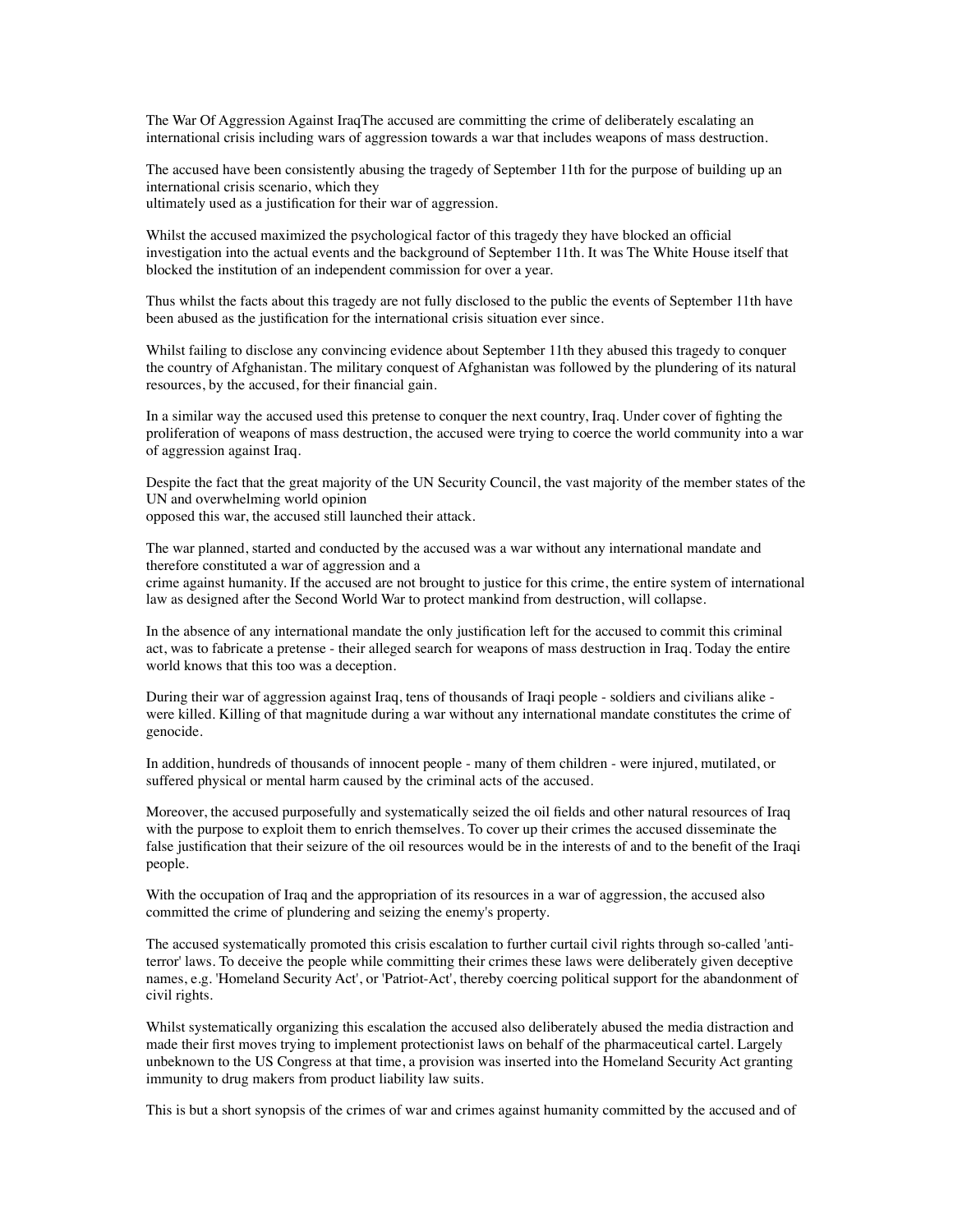their strategy to abuse these war crimes to continue crimes of even larger magnitude, such as cementing their global 'business with disease'.

In the course of the further investigation of these war crimes, all available resources must be used to bring the accused to justice. This includes particularly all information available through the United Nations organizations, the UN weapons inspectors, documentation of war crimes from Iraqi and international sources and all other available sources.

The people of the world will demand to be part of this process and contribute documentation about these war crimes in order to accelerate the process of justice.

#### The Accused

The accused are the following persons from the corporate, military and political sectors of different nationalities:

1. **George Walker Bush**, U.S. President. He is the main political executor of the interests of the pharmaceutical/petrochemical cartel. He is the main political executor of the war crimes against Iraq and the other crimes of this complaint.

2. **Anthony Charles Lynton ("Tony") Blair**, Prime Minister of the U.K. He is the political head and executor for himself as well as an accomplice of George Bush in committing the crimes listed in this complaint.

3. **Richard Bruce ("Dick") Cheney**, U.S. Vice President. Cheney was the chief executive officer of the oil service provider Haliburton & Company from Dallas, Texas. After the conquest of Iraq, Haliburton became the key company for the economic plundering of Iraq under the pretence of reconstruction.

4. **Donald Rumsfeld**, Secretary of Defense. Rumsfeld was Chief Executive Officer of several biotechnology and pharmaceutical companies, among others the pharma-concern G. D. Searle, today part of Pharmacia. For several decades, he had the role of strategic organizer of the pharmaceutical "business with disease". He received several awards of the pharmaceutical industry. Beside George W. Bush, Donald Rumsfeld was one of the main instigators of the war of aggression against Iraq.

5. **John Ashcroft**, U.S. Attorney General. He is one of the strategists of the so-called Homeland Security Act, one of the organizational instruments by which the accused are systematically curtailing civil rights in the U.S. He is responsible for protectionist legislation that would essentially grant immunity to the pharmaceutical industry from being held responsible for their crimes in the U.S.

6. **Tom Ridge**, Secretary of Homeland Security, an accomplice of John Ashcroft in cementing the political and economic control of the accused with the purpose to continue their unscrupulous business with disease and other crimes by systematically curtailing civil rights in the U.S.

7. **Condoleezza Rice**, U.S. Security Advisor. She is a former director of the petrochemical concern Chevron and was instrumental in promoting the war of aggression of the accused.

In the pharmaceutical sector, the following companies are accused:

1. **Pfizer Inc**., the Chief Executive Officer **Henry A. McKinnell,** Ph.D., the other Executives and the Board of Directors.

2. **Merck & Co., Inc**., the Chief Executive Officer **Raymond V. Gilmartin**, the other Executives and the Board of Directors.

3. **GlaxoSmithKline PLC**, the Chief Executive Officer Dr **Jean-Pierre Garnier**, the other Executives and the Board of Directors.

4**. Novartis AG**, the Chief Executive Officer Dr **Daniel Vasella**, the other Executives and the Board of Directors.

5. **Amgen Inc**., the Chief Executive Officer **Kevin Sharer**, the other Executives and the Board of Directors.

6. **Astra Zeneca**, the Chief Executive Officer Sir **Tom McKillop**, the other Executives and the Board of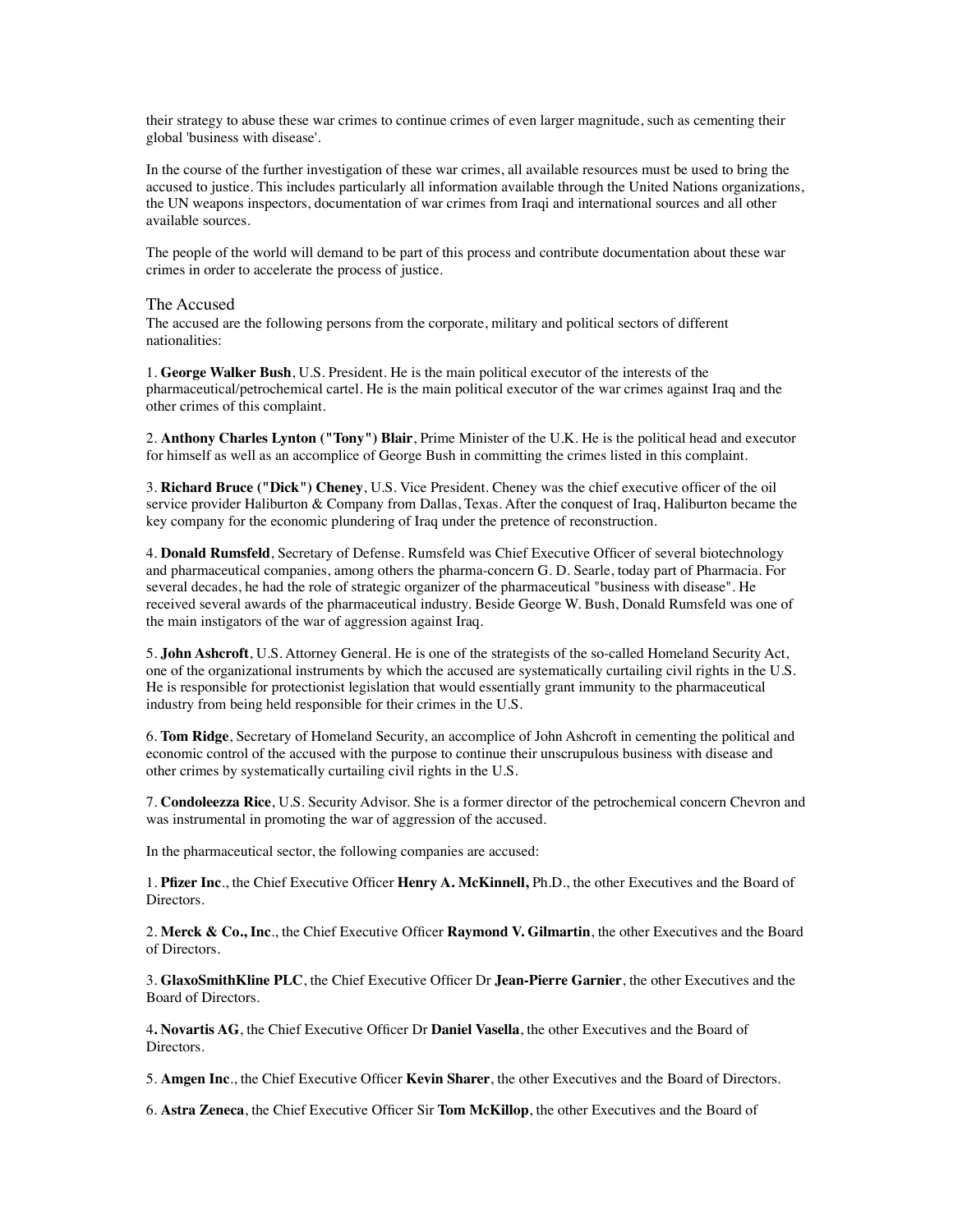Directors.

7. **Eli Lilly and Company**, the Chief Executive Officer **Sidney Taurel**, the other Executives and the Board of Directors.

8. **Abbott Laboratories**, the Chief Executive Officer **Miles D. White**, the other Executives and the Board of **Directors** 

9. Other pharmaceutical companies, their Executive Officers and Boards of directors that maintain and promote the investment "business with disease" and other crimes.

In the petrochemical sector, the following corporations and their executives are accused:

1. **ExxonMobil Corporation**, its Chief Executive Officer Lee R. Raymond, the other Executives and its Board of Directors.

2. **British Petroleum (BP)**, its Chief Executive Officer The Lord Browne of Madingley, FREng, the other Executives and its Board of Directors.

3. **Chevron Texaco Corp**., its Chief Executive Officer David O'Reilly, the other Executives and its Board of Directors.

4. Other petrochemical companies that benefit from the plunder and spoliation of the war of aggression against Iraq.

The financial groups behind these corporate multinationals:

1. The Rockefeller Financial Group and the members of the Rockefeller Family in benefiting from the crimes committed.

2. The Rothschild Group and all its members financially benefiting from these crimes.

3. The JP Morgan Group and all its members financially benefiting from these crimes.

4. The Trilateral Commission and its members, a body founded by David Rockefeller to coordinate the interests of this investment group in the three areas of the world, U.S.A., Europe and Japan - hence, the name "trilateral" - including all members of this commission individually who are found guilty of participating in these crimes or benefiting from them financially.

5. The members of other corporate lobby and interest groups who in the course of further investigation will be found to have participated in committing these crimes or financially benefited from them.

6. J.P. Morgan Chase Bank, its Chief Executive Officer William B. Harrison Jr., the other Executives and its Board of Directors.

7. Other financial institutions their Executive Officers, Boards of Directors and shareholders and others who in the course of further investigation will be found to have participated in committing these crimes or financially benefited from them.

8. Politicians as well as national and international political bodies who in the course of further investigation will be found to have participated in committing these crimes or financially benefited from them.

9. Members of the military who participated, or in the course of further investigation will be found to have participated in committing these crimes or financially benefited from them.

10. Pharmaceutical health executives who in the course of further investigation will be found to have deliberately and systematically participated in committing these crimes or financially benefited from them.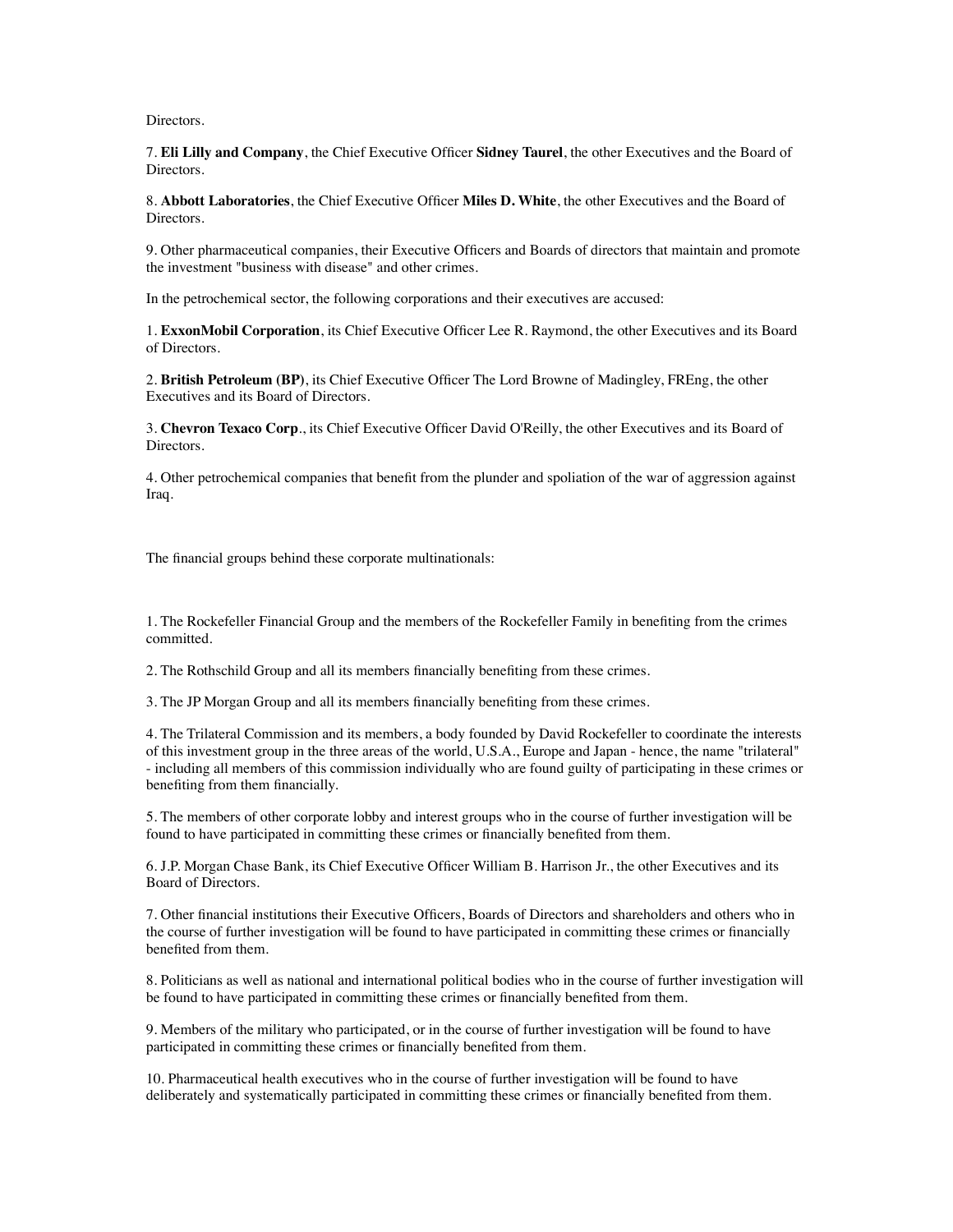11. Members of the media and others who in the course of further investigation will be found to have participated in committing these crimes or financially benefited from them.

12. Any other individual person, organization or body that in the course of further investigation will be found to have participated in committing these crimes or financially benefited from them.

International Treaties Applicable For This Complaint

Beside the Rome Statutes for the International Court of Justice the following international treaties and declarations are applicable for the severe charges of this complaint:

1. The United Nations Charter

2. The Declaration of Human Rights of December 8, 1948

3. The Geneva Convention on Human Rights of August 12, 1949

4. The Convention on the Prevention and Punishment of the Crime of Genocide of January 12, 1951

5. The Convention on Non-Applicability of Statutory Limitations to War Crimes and Crimes against Humanity of 1968

6. The Principles of International Co-Operation in the Detection, Arrest, Extradition and Punishment of Persons Guilty of War Crimes and Crimes Against Humanity of 1973

The Jurisdiction Of The International Criminal Court Over The Accused

The accused committed the crimes outlined above, knowingly and deliberately and in full knowledge of all the circumstances surrounding their actions.

The crimes reported here have been committed against all mankind. The ICC in The Hague is the court governed by international law addressing these urgent issues.

Moreover, the ICC was established after WWII and the Nuremberg Tribunal, with the goal to prevent another tragedy from happening - possibly a world war.

1. Liability to prosecution of those bearing office

The accused can be both sentenced and punished by the International Criminal Court.

The Statute applies equally to all persons without any distinction based on official capacity. In particular, official capacity as a Head of State or Government, a member of a Government or parliament, an elected representative or a government official shall in no case exempt a person from criminal responsibility under the Statute of the ICC, nor shall it, in and of itself, constitute a ground for reduction of sentence (Article 27, Paragraph 1 of the Statute).

Immunities or special procedural rules which may attach to the official capacity of a person, whether under national or international law, shall also not bar the Court from exercising its jurisdiction over such a person (Article 27, Paragraph 2 of the Statute).

2. Exclusion of criminal responsibility

None of the accused may invoke any of the grounds specified under Article 31 of the Statute for excluding criminal responsibility.

The accused were acting in full knowledge about the illegitimacy of their actions. Thus, any claims to the contrary are null and void.

Equally null and void are all efforts by the accused to retroactively justify their crimes by forming 'coalitions' of opinions with other nations.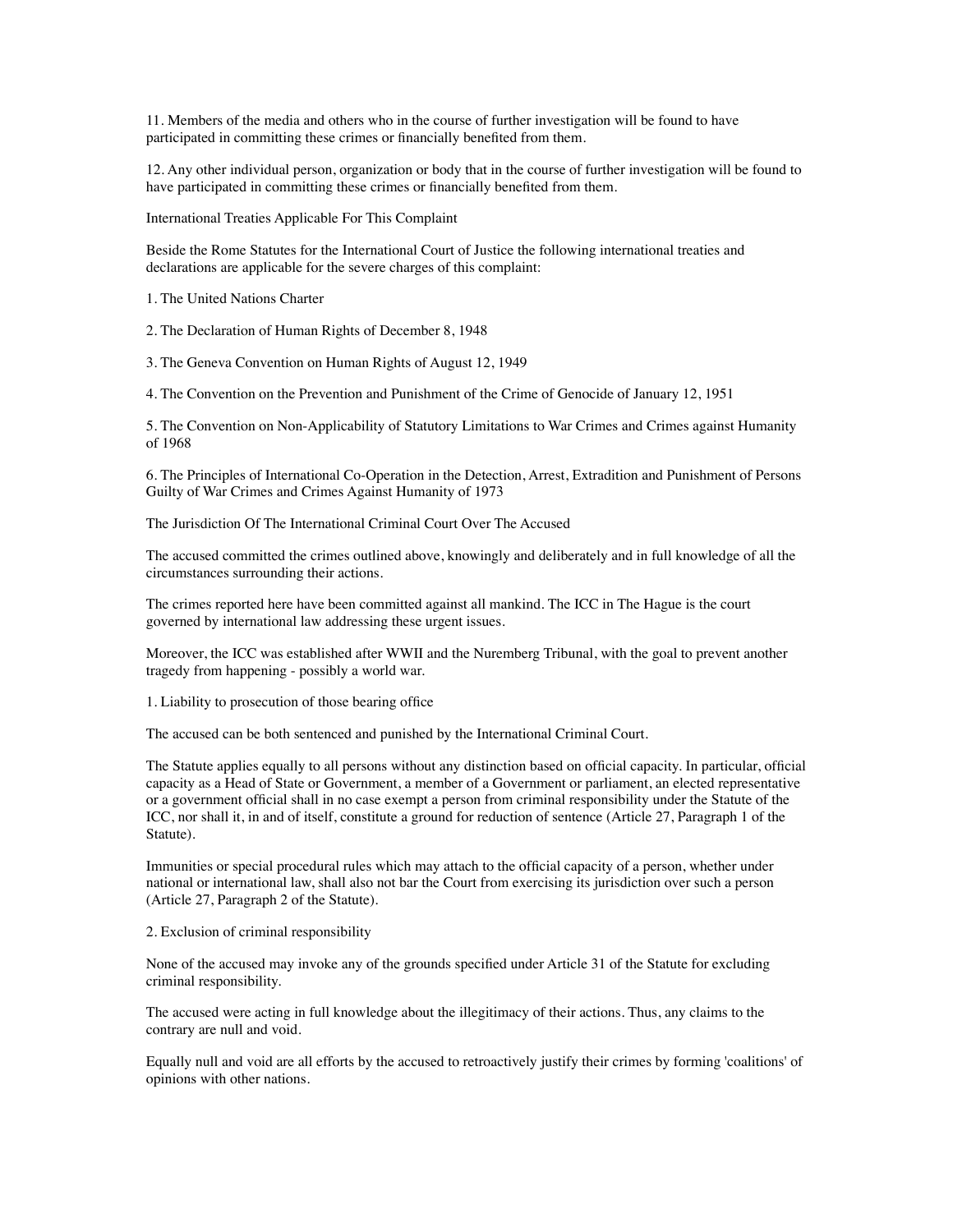3. Power to inflict punishment over members of the US Government and citizens of the USA

Even those of the accused, who hold citizenship of the United States of America, cannot claim immunity from criminal prosecution before the International Criminal Court, just because the United States of America in contrast to 90 other countries around the world (i.e. almost half of the members of the United Nations) is not amongst the signatory states to the Rome Statute.

The accused have long been devising plans to try and evade the power to inflict punishment of the International Criminal Court. This, however, does not exempt the accused from the jurisdiction of the International Criminal Court, because the mere performance of the crimes involved in the acts to be judged before the ICC constitutes liability to punishment under the terms of the Statute.

It does not matter if you belong to a specific Member State, because the International Criminal Court has jurisdiction over natural persons and not over States and establishes individual responsibility and liability for punishment (Article 25 Paragraphs 1 and 2 of the Statute).

The ICC Statutes render attempts by the US Administration to coerce smaller nations into bilateral 'immunity pacts' redundant.

In addition, the UN Security Council did rule that the US Government and therefore also the majority of the accused could not and should not decide themselves whether the International Criminal Court could take action against them or not.

This decision was taken for good reason: One can only imagine what would have happened if the main figures accused in the Nuremberg Trials had been

allowed to choose whether they had to stand trial before the Nuremberg Tribunal.

For these reasons the accused, even if they are citizens of the United States of America, are still subject to the power to inflict punishment of the International Criminal Court.

#### Final Appeal

The individuals named should be indicted before the International Criminal Court on the basis of the valid grounds specified in this complaint.

The investigations into the individual responsibilities of the accused are to be taken up and continued by the Prosecutor of the International Criminal Court.

These investigations will also be continued and intensified on our side, the side of the people of the world.

The accused should be convicted for the following reasons:

\* knowing and deliberate violation of the human right to peace;

\* knowing and deliberate violation of the human right to life;

\* knowing and deliberate violation of the human right to health.

This complaint is to be updated and completed in a system of constant development and revision until legal proceedings finally commence against the accused.

This complaint deals with the largest crimes ever committed in the course of human history. Every day that formal proceedings at the International Criminal Court against the accused are delayed, millions of people worldwide will pay with their lives and the world moves closer to the next world war. There must be no delay.

As the US Prosecutor in the Nuremberg War Tribunal against the executives of the chemical/petrochemical cartel IG Farben stated: " If the crimes

committed by the accused are not brought to the daylight and if they are not held accountable, they will do even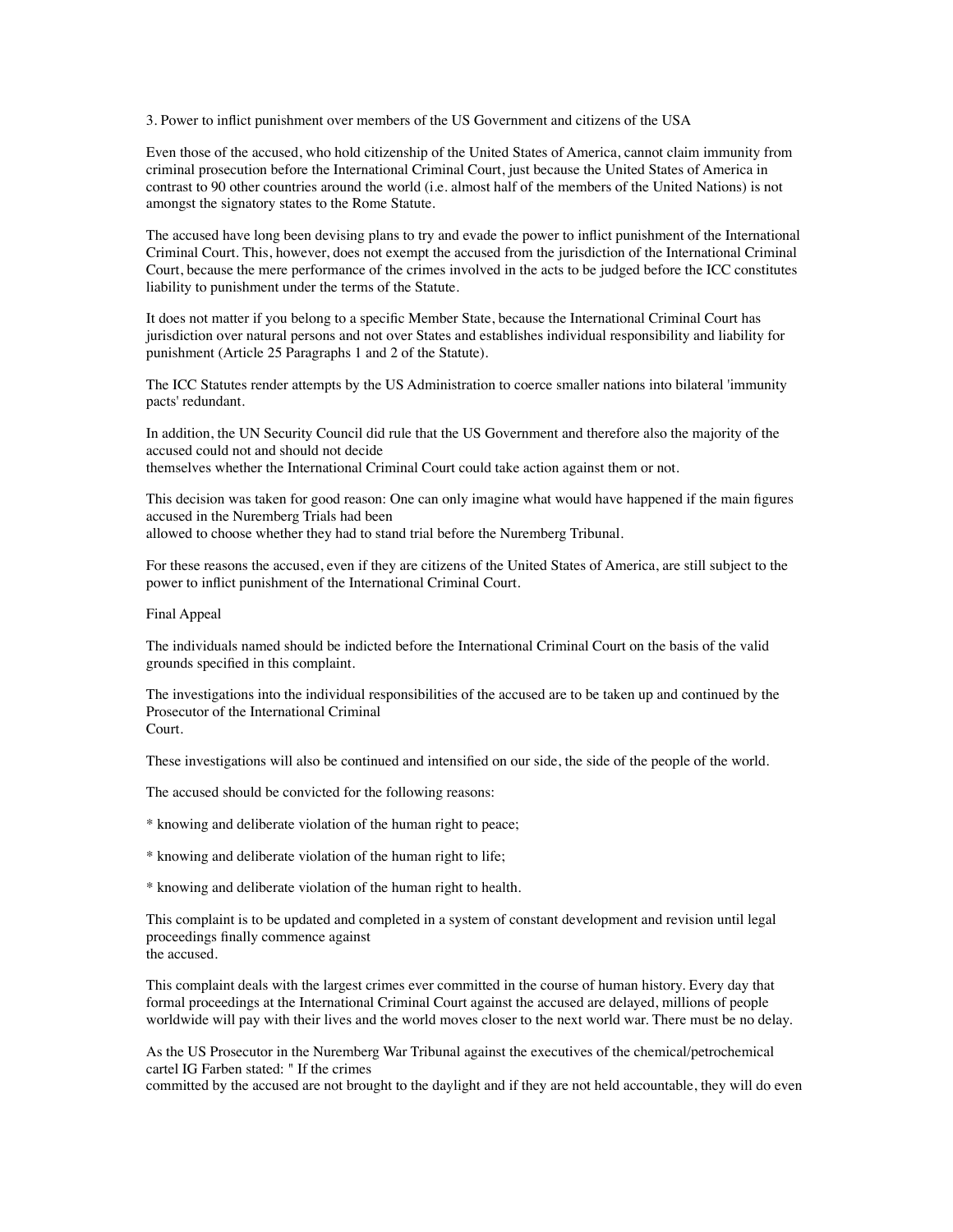more harm in the future."

We call on every person and every Government in the world to unite behind the charges. The time to act is now.

The Hague, Netherlands

Posted at June 23, 2003 05:27 PM |

## **Comments**

An interesting question with reference to the following article, received by e-mail.

Chemist sentenced to death in Tokyo gas attack

12 people died in the 1995 Tokyo poison gas attack. The chemist sentenced today was the 11th perpetrator to get the death sentence. How many Americans have died because of organophosphates, the same category of poisons as the sarin gas used in Tokyo? Vastly more than 12. How many more have been crippled, left permanently disabled? And how many chemical company executives, managers, chemists, engineers and applicators have received the death penalty for their part in this slaughter? America's death row inmates are condemned to die, almost all of them, for small-scale destruction of

life, one or two or a few people here and there, not for the wholesale poisoning of hundreds or thousands. Why is the murder of a few people with a

gun or a knife so terrible to the people who run the legal system, whereas the genocide of hundreds of thousands of people with chemicals is acceptable?

#### Posted by: Josef on January 31, 2004 05:06 PM

The health arguments concerning the prevention of degenerative diseaases are weak and misleading. It is not the use of individual nutrients as alternative therapies that offer the answer but the totality of the diet. The scientific research is now overwhelming - that animal products (in particular saturated fat, cholesterol and animal protein) are at the heart of all degenerative diseases. Popping a pill, alternative or otherwise, is not the answer but adopting plant-based diets is. When wellplanned, they contain complex carbohydrates, fibre, vegetable protein and all the minerals and vitamins which are essential and work in concert to provide good health. However, coming back to the original charge - the provision of antibiotics, fungicides, pesticides, herbicides, growth promoters,a host of other drugs and artificial fertilisers for livestock and fodder production consitute some 40 per cent of pharmaceutical companies profits so the charge against them still stands. Thay have done everything in their power to ridicule these facts (it's s till amlost impossible to get many people to mention the word vegetarian without sniggering) through all the old transparent methods adopted by the tobacco industry - false science, dismissing of good science, placement of corrupt scientists, the wooing of unprincipled journalists (which is most) and massive political lobbying. Tony Wardle of Viva! and the Vegetarian & Vegan Foundation, Bristol, UK.

Posted by: Tony Wardle on January 14, 2004 06:33 PM

#### Bravo!!!

What a complete relief it is to know that I am not alone against what I believe is the worst, most despicable and evil crime ever perpetrated in human history (and that's saying something). I continue to pray for the "Age of Accountability" where these loathesome and greedy institutions with all of their "henchmen" get called out onto the carpet. I guess my prayers are beginning to be answered...let the trials begin!!!

#### Posted by: Mark Russo on January 6, 2004 12:35 PM

I doubt that this (lawsuit) will ever see the light of day, but that does not take away from it's beauty. People ARE waking up and actions like this are helping. However, let's not fool ourselves. People have been waking up for thousands of years but the "elite", or whatever you choose to call them

have always found a way to win. It is a horrible feeling to wake up one day and realize that the sofa you've been sitting on so comfortably for forty-five years is actually an alligator. It's sort of a "Sixth Sense" moment, if you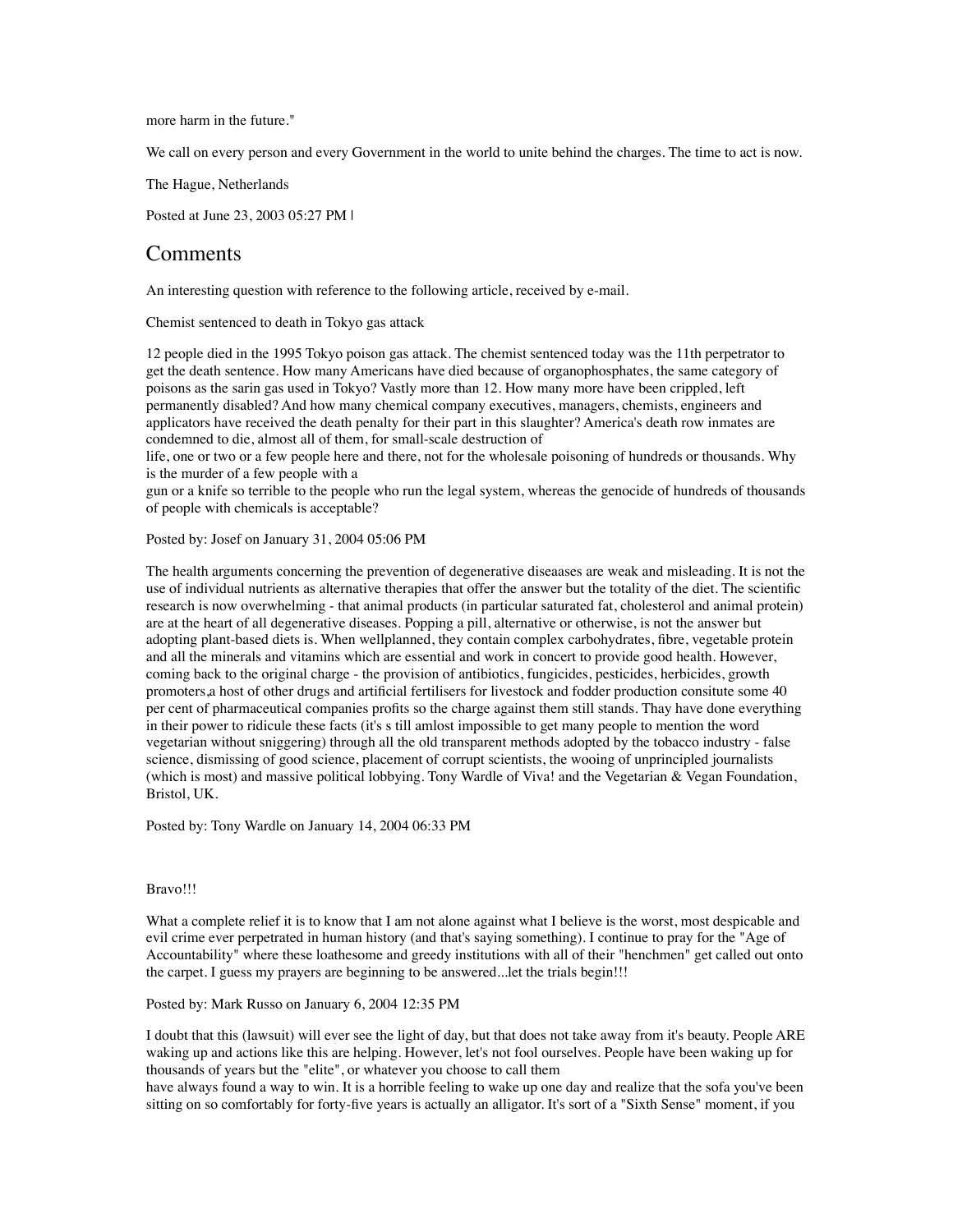happened to see that movie.

My wife is a cancer research manager and I almost have to call a lawyer everytime we get into the "looking for the cure/looking for the cause" debate. She's totally bought in to the whole damn thing. The problem I have is that she is such a great human being. She's smart, she's attractive, she's totally aware, yet she's brain-washed with the process and her job.

I hope I never get cancer. She'll shit when I refuse the chemo- therapy.

Peace, all.

Posted by: Duane on January 2, 2004 03:08 AM

Here is a comment received by e-mail and my answer - Josef

Hello,

as far as I know the case is at the ICC and in time the prosecutor will have to decide whether it can be taken up or not. One major obstacle seems to be

the fact that ICC has jurisdiction only in those countries or rather for those nationals whose country has signed up, that is, ratified the treaty and the US have been contrary to that. They did not sign.

Why is it not in the mainstream news, is a good question. Most of the mainstream media outlets are actually concentrated in just a few hands, and honest reporting seems to have somehow fallen out of favour with the owners of the media companies. Many things pass relatively unreported or underreported, because of this.

Kind regards Josef

**[Free Newsletter](http://educate-yourself.org/newsletter/)**

Email Address:

#### **[Join the Educate-Yourself Discussion Forum](http://groups.yahoo.com/group/Educate-Yourself_Forum/)**

All information posted on this web site is the opinion of the author and is provided for educational purposes only. It is not to be construed as medical advice. Only a licensed medical doctor can legally offer medical advice in the United States. Consult the healer of your choice for medical care and advice.

Search this website:

[Current News](http://educate-yourself.org/cn/) | [Introduction](http://educate-yourself.org/intro.shtml) | [Colloidal Silver](http://educate-yourself.org/cs/) | [Chemtrails](http://educate-yourself.org/ct/) | [Emerging Diseases](http://educate-yourself.org/ed/) | [Forbidden Cures](http://educate-yourself.org/fc/) | [Immunity Boosting](http://educate-yourself.org/immunboosting/) | [Nutrition](http://educate-yourself.org/nutrition/) | [Mind-Body Connection](http://educate-yourself.org/mbc/) [Ozone](http://educate-yourself.org/ozone/) | [Bioelectrification](http://educate-yourself.org/be/) | [Story on Drugs](http://educate-yourself.org/fc/drugstory.shtml) | [Vaccine Dangers](http://educate-yourself.org/vcd/) | [Cancer](http://educate-yourself.org/cancer/) | [Newsletter](http://educate-yourself.org/newsletter/) | [New World Order](http://educate-yourself.org/nwo/) | [NWO News](http://educate-yourself.org/nwo/nwonewsindex.shtml) | [Pam](http://educate-yourself.org/ps/)  [Schuffert](http://educate-yourself.org/ps/) | [Reports From Peru](http://educate-yourself.org/rfp/) [Phil Schneider](http://educate-yourself.org/products/pslastlecturedescrip.shtml) | [Al Bielek](http://educate-yourself.org/ab/) | [Trevor James Constable](http://educate-yourself.org/tjc/) | [Mind Control](http://educate-yourself.org/mc/) | [Brice Taylor](http://educate-yourself.org/mc/) | [Ted Gunderson](http://educate-yourself.org/tg/) | [Free Energy](http://educate-yourself.org/fe/) | [Membership](http://educate-yourself.org/membership.shtml) | [Help](http://educate-yourself.org/help.shtml) | [Discussion](http://groups.yahoo.com/group/Educate-Yourself_Forum/) | [2003](http://educate-yourself.org/2003/) [Matthew Ward](http://educate-yourself.org/mw/index.shtml) | [Kanya Vashon McGhee](http://educate-yourself.org/kvm/index.shtml) | [Montalk](http://educate-yourself.org/mnt/index.shtml) | [Cell Phone Towers](http://educate-yourself.org/dc/dclatestonmctowerarrays25may02.shtml) | [Ruth Drown](http://educate-yourself.org/tjc/ruthdrownuntoldstory.shtml) | [ZS Livingstone](http://educate-yourself.org/zsl/index.shtml) | [Red Elk](http://educate-yourself.org/re/index.shtml) | [Dowsing](http://educate-yourself.org/dow/index.shtml) | [Don & Carol Croft](http://educate-yourself.org/dc/)